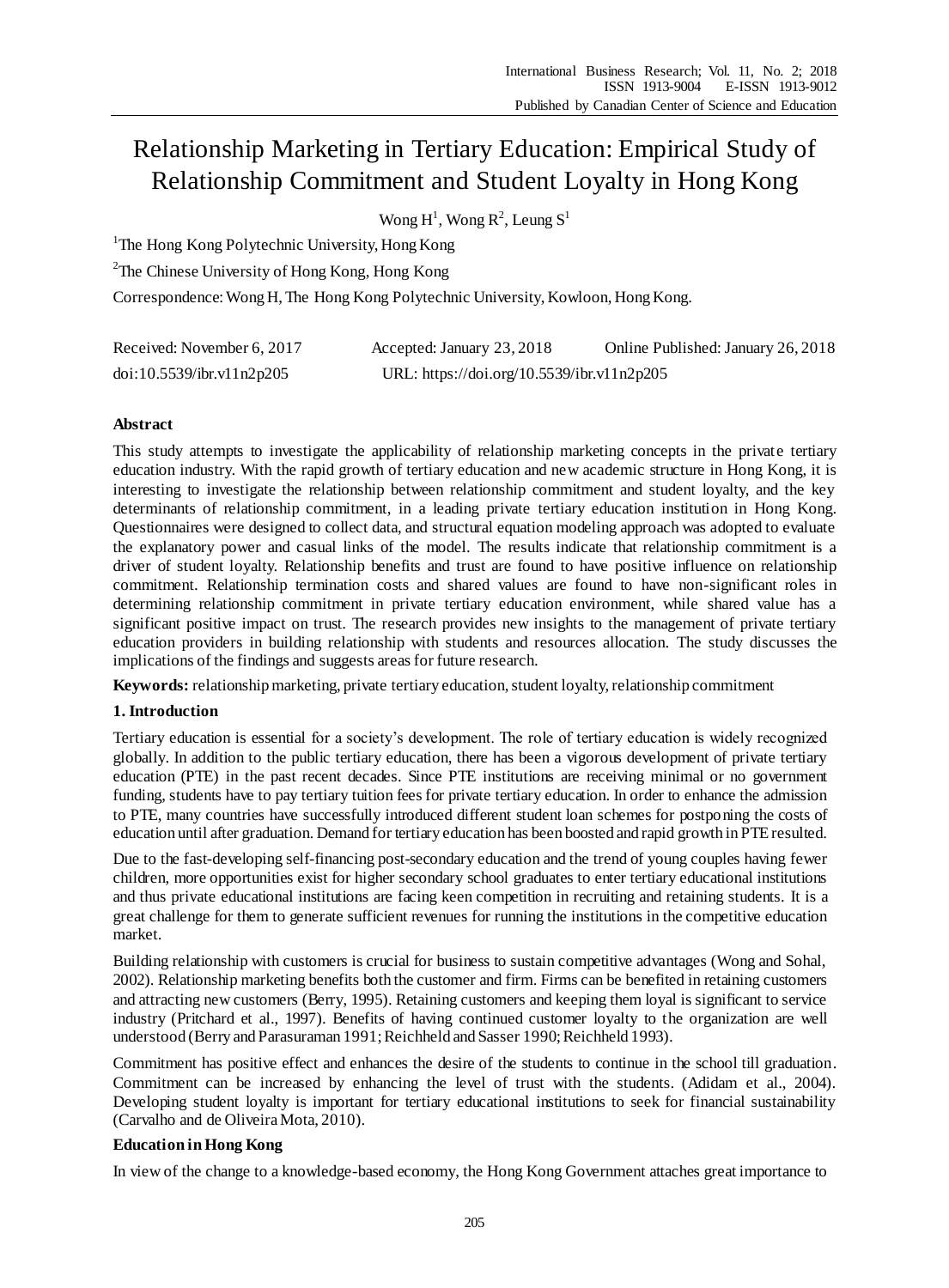the development of tertiary education in order to equip and upgrade young people to contribute to society. To cater for Hong Kong's strong intention to become a regional education hub, comprehensive reviews and reforms on tertiary education have been carried out in Hong Kong since the 1990s. In addition to the publicly-funded programmes offered by the local universities, PTE emerged.

Over the past decades, students were required to attempt the Hong Kong Certificate of Education Examination (HKCEE) upon completion of five-year secondary education which acted as a filter for the students to attempt the (Hong Kong Advanced Level Examination) HKALE upon completion of the two-year higher secondary education before being admitted to the three-year undergraduate programmes.

A new academic structure "3-3-4" Scheme for senior secondary education and tertiary education in Hong Kong has started from the school year 2009/10. It is different from the old curriculum as having completed the three-year junior secondary education, students will receive three years of senior secondary education and attempt the new Hong Kong Diploma of Secondary Education (HKDSE), a prerequisite to being eligible to receive the four years of university education.

Since 2012, the HKDSE under the New Senior Secondary (NSS) curriculum and assessment of the new academic structure has replaced HKCEE and HKALE and prepared students for entering university after their secondary school education.

Under the NSS curriculum, students of HKDSE are one year younger than the students of HKALE, and the students of HKDSE only have to take one public examination whereas students of the HKALE have to take two public examinations before entering the tertiary education. It is in general believed that the students of HKALE are more mature and tough than students of HKDSE.

In light of providing young people more opportunities to access to tertiary education, it is the government's policy to strive for the parallel development of the publicly-funded and PTE sectors. There has been a rapid expansion in the PTE sector. In the past ten years from 2005 to 2015, the number of full-time accredited private tertiary programmes has increased by 67% from 273 to 455, including a rise in the number of full-time private bachelor degree programmes by 213% from 40 to 125 with flexible study pathways of multiple entry and exit points. The number of student enrolments in PTE after completion of secondary level also increased by 67% from 36,922 to 61,582 (iPASS). The ratio of tertiary to secondary students increased from 62.7% in 2010/11 to 88.2% in 2015/16 (EDB). The PTE sector has been facing keen competition with the increase in supply in the past few years.

Because of the changes in the background of students entering tertiary education and the rapid growth in the PTE sector, it is worthwhile to study the applicability of relationship marketing in private tertiary education environment. Based on Morgan and Hunt's model (1994) in relationship marketing perspective, the objectives of this study are to investigate relationship benefits, relationship termination costs, shared values and trust, as the four key factors affecting the relationship commitment, and examine the effect of relationship commitment on student loyalty in the PTE context in Hong Kong.

# **2. Literature Review**

#### **Relationship Marketing**

Relationship marketing was first introduced in the services marketing literature by Berry as "attracting, maintaining and in multi-service organizations - enhancing customer relationships" (Berry, 1983, p. 25). The definition of relationship marketing presented by Gronroos is "to establish, maintain and enhance relationship with customers and other partners that are done by a mutual exchange and fulfilment of promises" (Gronroos, 1990, p.5). Harker (1999) examined the definitions of relationship marketing and seven fundamental conceptual categories were identified.

Relationship marketing has a positive impact on customer loyalty (Berry, 1983, 1995; Alrubaiee and Al-Nazer, 2010; Firdaus and Kanyan, 2014). Commitment is a key factor contributes to the success of relationship marketing (Morgan and Hunt, 1994; Wu, Weng and Huang, 2012). With commitment, loyalty results and leads to long-term profitability (Miquel-Romero et al., 2014). For high-tech firms, relationship marketing is an effective strategy for enhancing partner loyalty and satisfaction (Wu, Weng and Huang, 2012).

#### *Relationship marketing in education context*

Relationship marketing in the PTE sector is defined as "a set of marketing activities or actions that attract, motivate, and enhance existing and potential students' relationships as well as students' parents, relatives, friends, reference groups for the benefit of all sides concerned, emphasizing on retaining existing students until their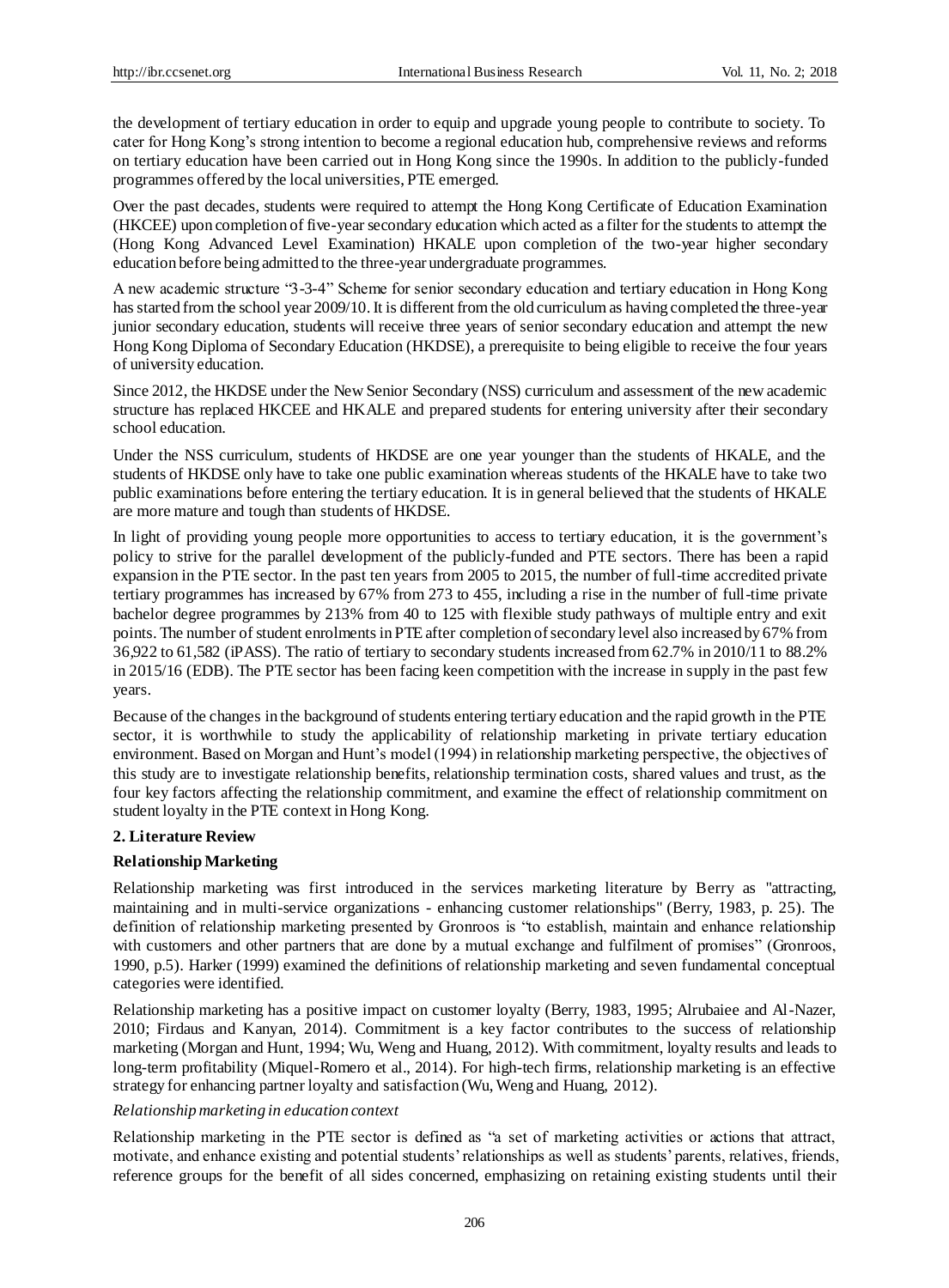graduation, and attracting further students" (Al-Alak, 2006, p. 4). It is very important for the tertiary education sector to establish a high level of ability to attract, acquire and retain students until graduation (Al-Alak, 2006).

Perin et al. (2012) confirms Al-Alak's findings (2006) to attract and retain students by creating 'added value' for students that leads to student satisfaction and continued relationships. Tinto (1975) discussed the interaction between students and their tertiary educational institutions. It was suggested that student retention is directly affected by commitment and commitment is directly affected by the integration of students into the system of the educational institution and external commitments.

# **Relationship Commitment**

Commitment is a concept from social psychology (Festinger, 1957; Kiesler, 1971; Kelley, 1983) applied to the field of marketing. Affective commitment has been studied in the context of relationship marketing (Morgan and Hunt, 1994; Kumar et al., 1995; Gundlach et al., 1995). It is an emotional commitment which reflects a psychological attachment to the partner (Geyskens et al., 1996; Bello and Gilliland, 2002; Sweeney and Swait, 2008). The continuance commitment reflects the need to maintain the relationship for avoiding perceived switching costs (Bansal and Taylor, 1999a, 1999b, Fornell, 1992; Ping, 1993, Jones et al., 2000; Sharma and Petterson, 2000). Normative commitment is the result that incorporates from the individual standards of his social environment (Dwyer et al., 1987; Heide and John, 1992; Gundlack and Murphy, 1993). The commitment, particularly affective commitment is an essential factor in the development of customer relationship loyalty (Amani, 2015).

# *Relationship commitment in education context*

Commitment refers to how much the students' abilities, skills, and value system fits the university's expectations, demands, and values (Rojas-Méndez et al., 2009).

Commitment as a drive to loyalty (Fournier, 1998; Sheth & Parvatiyar, 1995) has been applied to academic institutions (Perin et al., 2012). Institutional commitment is positively associated with student retention and persistence (Schertzer and Schertzer, 2004). Students' commitment to their academic institution is determined by the degree of academic and social integration such as the participation in university societies and committees and the friendships and acquaintances with fellow students (Tinto, 1975, 1993; Rojas-Méndez et al., 2009).

Relationship commitment is an important issue that influences students' loyalty in tertiary educational institution (Rojas-Méndez et al., 2009; Chen, 2016). The level of relationship commitment is affected by the relationship benefits, shared values, relationship termination costs and trust in the public tertiary education context (Holdford and White, 1997; Adidam et al., 2004). This study adopts Moorman et al.'s (1992) conceptualization of relationship commitment as an enduring desire to maintain a valued relationship.

# **Relationship Benefits**

Relationship benefits refer to the quality of services and goods relative to other suppliers that have positive influence on relationship commitment, such as continuation of a relationship (Gwinner et al., 1998; Patterson and Smith, 2001). Bitner (1995) identified the benefits to customers of staying in a service relationship including prediction of service quality and comfort, reduction of stress, ignoring switching costs and change. Customers feel comfortable if the relationship is predictable and trust is built. Time and effort in switching to another service provider are saved.

Beatty et al. (1996) categorized social relationship between the customer and sales associate i.e. relationship selling in a retail context that emphasizes the friendship and interaction with the salesperson. Social benefits play an important role on experienced customers' commitment to service provider (Dagger and O'Brien, 2010). Company may benefit from measuring the necessary dimension of the consumers' perceived quality from the company's perspective (Zeithaml et al., 1988).

# *Relationship between Relationship Benefits and Relationship Commitment*

The business relationship can be affected by the benefits provided by the supplier to the buyer (Jiang et al., 2010). The level of customers' relationship experience in social benefits reflects significant implication on their commitment to service provider (Dagger & O'Brien, 2010). The relationship marketing concepts can also be applied in the non-profit sector. There are positive impacts between the relationship benefits and the relationship commitment in the non-profit sector (Macmillan et al., 2005). Treating students as partners to the institution and adopting a customer orientation toward students are essential in establishing a sense of mutual relationship– based commitment (DeShields et al., 2005).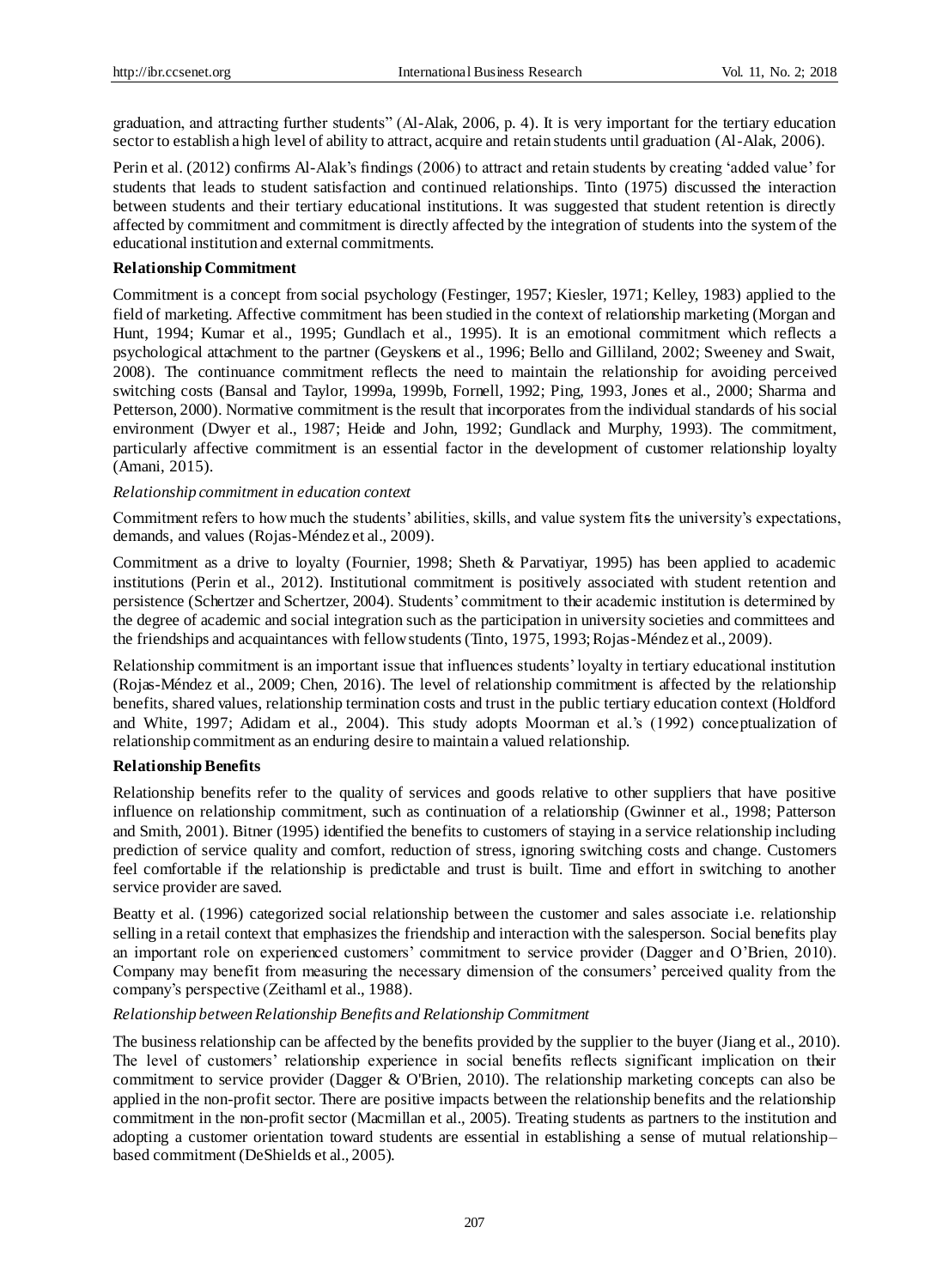Adidam et al. (2004) and Holdford and White (1997) examined the impact of relationship benefits on relationship commitment, and concluded that the higher the relationship benefits received by the students, the higher the relationship commitment of students is to their educational institution. Similar conclusions were drawn in the graduates of HKALE in Hong Kong's PTE (Wong and Wong, 2011). This study follows Adidam et al. (2004) and Holdford and White (1997) conceptualization of relationship benefits. Using the aforesaid literature, the first hypothesis is formulated:

*H1: Students' perception of relationship benefits has a significant positive impact on relationship commitment.*

#### **Relationship Termination Costs**

It is common that the "termination costs" and "switching cost" are used interchangeably in research studies. Thus both the termination costs and switching costs are examined in this study.

Termination costs are the expected losses from termination resulted from the perceived lack of potential alternative partners, the expense of relationship dissolution and/or substantial switching costs (Morgan and Hunt, 1994; Chang et al., 2012).

Burnham et al. (2003) classified switching costs as procedural switching costs, financial switching costs and relational switching costs that significantly influence customers' desire to stay or leave their current service provider. Procedural switching costs concern the expense of time and effort. Financial switching costs concern the expense of financial resources, and relational switching costs concern psychological or emotional discomfort because of the loss of identity and the breaking of bonds.

White and Yanamandram (2007) suggested switching costs include uncertainty costs, pre-switching costs, set-up costs, post-switching costs, and benefit/loss costs that are the psychological uncertainty cost in switching to a new service provider (Mitchell, 1999), the time and effort in searching alternatives (Jones et al., 2002), the time and effort in starting the relationship with a new provider (Guiltinan, 1989), adaption to the new provider (Jones et al., 2002), the benefit of staying with the current provider (Guiltinan, 1989) and the perceived loss of benefits in terminating the relationship with the current provider (Turnball and Wilson, 1989).

The perceived costs to a student of terminating a relationship with business school might be the loss of friendships developed at school or the risk that course credits at the school might not be accepted at another school (Holdford and Wright,1997). It may cost time and energy to a student to switch to another institution.

#### *Relationship between Relationship Termination Costs and Relationship Commitment*

High perceived switching costs lead to an ongoing current relationship. In addition to economic switching costs, socio-psychological costs such as loss of reputation may also lead to client retention (Dwyer et al., 1987).

Customers' trust and satisfaction vary with the conditions of switching costs, attractiveness of alternatives and client experience. If the perceived economic and psychological costs of developing a new relationship are high, a client will tend to stay with the current relationship (Bansal and Taylor, 1999a, 1999b, Fornell, 1992; Gundlack and Murphy, 1993; Ping, 1993, Sharma and Patterson, 2000;Amani, 2015).

Adidam et al. (2004) examined the relationship between students and their schools and suggested that the relationship termination costs have a positive impact on relationship commitment in the western public tertiary educational institutions. The relationship termination costs are the students' perceived net losses resulting from the termination of the relationship. These include both economic and non-economic sides of switching costs such as loss of friendships or loss of credits on switching to another educational institution. This study adopts conceptualization of relationship termination costs in Porter (1980). Based on the aforesaid literature, the second hypothesis is formulated:

*H2: Students' perception of relationship termination costs has a significant positive impact on relationship commitment.*

#### **Shared Values**

Different researchers have different interpretation of shared values between parties. Tsai and Ghoshal (1998) defined shared values as a shared code to facilitate a common understanding or perception of collective goals and actions. Shared value leads to more opportunities for the exchange of ideas. In the shared perspective, Levin (2004) examined shared vision and share language while Orr (1990) and Monteverde (1995) examined the shared language and shared narratives. According to social sciences research, sharing information among parties that link people together and establish relationships is considered as shared values (Duncan and Moriarty, 1998; Mohr and Nevin, 1990).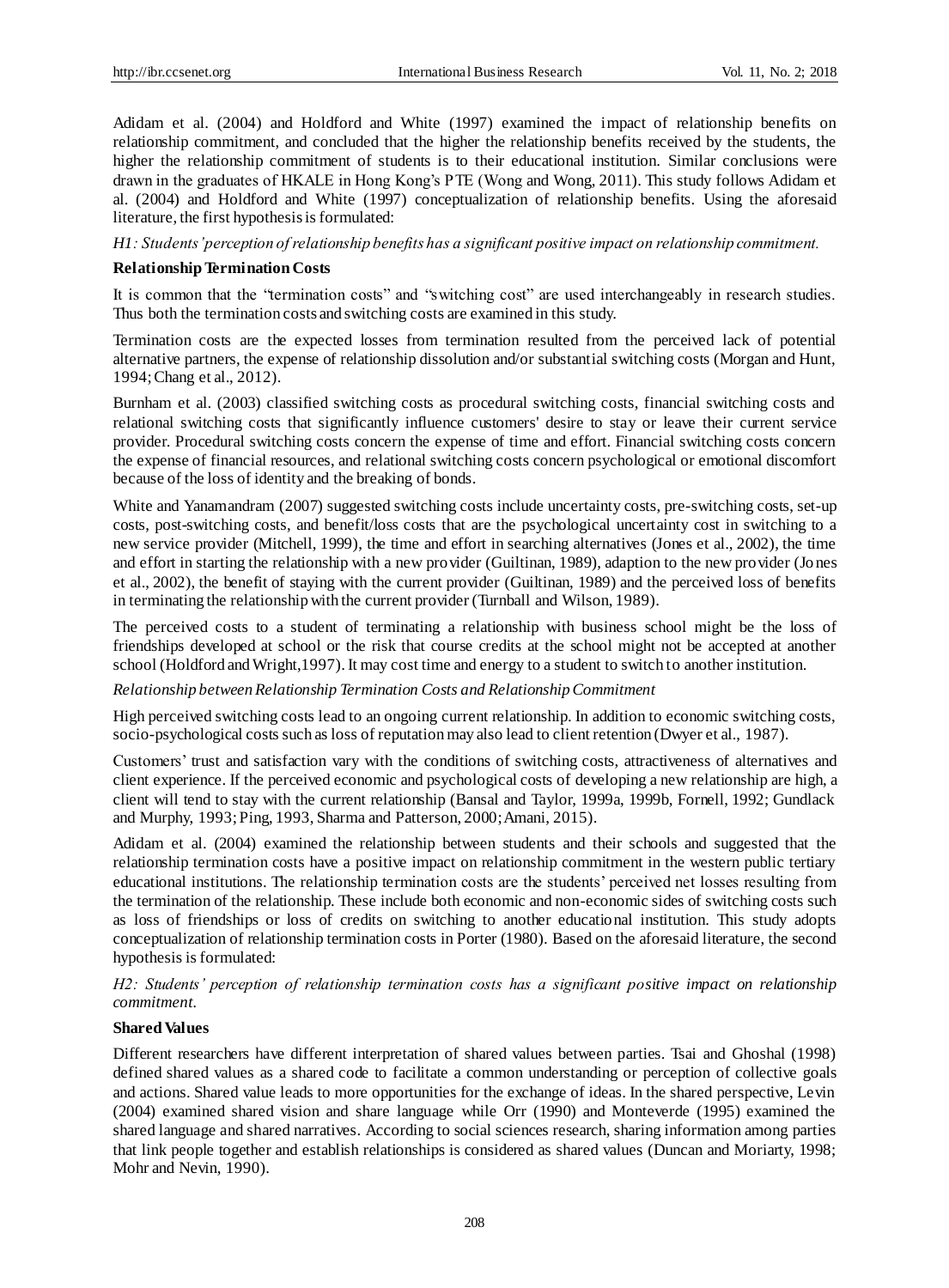Morgan and Hunt (1994) defined shared values as "the extent to which partners have beliefs in common about what behaviors, goals and policies are important or unimportant, appropriate or inappropriate, and right or wrong" (Morgan and Hunt, 1994, p.25). Shared value is a key component in building buyer–seller relationships (Wilson 1995; Macmillan et al. 2005; Heffernan et al. 2008). In service industry, similar shared values enhance relationship between the parties (Tsai and Ghoshal, 1998).

#### *Relationship between shared value and relationship commitment*

Having shared values leads to a tertiary level of trust (Coulter and Coulter 2002). In tertiary education, shared values are positively associated with trust (Holdford and White, 1997; Adidam, et al., 2004; Wong and Wong, 2011). As shared values enhance relationship, shared values lead to positive impact on relationship commitment (Holdford and White, 1997; Adidam et al., 2004).

Students would be more likely to commit to a relationship with the institution if they had shared objectives, ideals, codes of conduct, learning methods, and assessments with their educational institution (Holdford and White 1997; Adidam, et al., 2004).

Shared values have positive impact on relationship commitment if they share similar beliefs in behaviors, goals and policies. Having similar values to the educational institution increases graduate trust (Holdford and White 1997; Wong and Wong 2011; Schlesinger et al., 2016). This study adopts the conceptualization of shared values in Morgan and Hunt (1994). Based on the aforesaid literature, the third hypothesis is formulated:

*H3: Students' perception of shared values has a significant positive impact on relationship commitment.*

# **Trust**

Trust is defined as the reliance on the word, promise, oral or written statement by an individual to another or group in the classical studies of psychology, sociology and economics (Rotter, 1967). Different researchers have numerous interpretations of trust in the marketing literature. Many of them consider trust as a kind of belief or confidence on the partner's reliability and integrity and it is the most important dimension that leads to customer loyalty (Morgan and Hunt 1994; Firdaus and Kanyan, 2014).

*Relationship between trust and relationship commitment*

Trust is the essential drive for commitment (Dwyer & Tanner, 2002; Morgan & Hunt, 1994) since trust leads to returned customers (Berry, 2002). Trust derives from customers' positive experiences that build continuous relationship (Vesel and Zabkar 2010). Dagger and O'Brien (2000) noted that experience over time built between parties results in greater trust (Bove and Johnson, 2000), which leads to commitment to the relationship (Gill et al., 1998). Trust is paired with commitment to building long-term relationship (Firdaus and Kanyan, 2014). A number of empirical studies have revealed that trust has positive impact on customer loyalty (Alrubaiee and Al-Nazer, 2010; Ndubisi, 2007; Aminu, S. A., 2012).

In educational context, trust is students' confidence in the educational institution's integrity and reliability (Rojas-Méndez et al., 2009). Student's trust leads to a positive impact on student's commitment and loyalty to their institution (Perin et al., 2012). Trust is important in retaining current students and attracting new students for tertiary educational institutions (Schlesinger et al., 2016). In this study, trust is conceptualized as the one used by Morgan and Hunt (1994). Based on the abovementioned studies, the fourth hypothesis is formulated:

*H4: Students' trust in the educational institution has a significant positive impact on relationship commitment.*

#### *Relationship between Shared Values and Trust*

Shared value is an antecedent to relationship commitment, as well as to trust (Morgan and Hunt, 1994; Mukherjee and Nath, 2007). Higher shared values between partners lead to a higher level of trust (Conner and Backer, 1975). Shared values may facilitate the achievement of common goals, reduce interpersonal barriers and thus lead to trust (Coulter and Coulter, 2002). Customers' shared value is a factor that promotes trust (Wong, 2009).

Shared value is positively related to trust in tertiary education (Holdford and White, 1997; Adidam, et al., 2004; Wong and Wong 2011). Graduates' trust increases when they have similar value perception of the educational institutions [\(Schlesinger](http://onesearch.lib.polyu.edu.hk/primo_library/libweb/action/search.do?vl(freeText0)=Schlesinger%2c+Walesska+&vl(13462766UI0)=creator&vl(1UIStartWith0)=exact&fn=search&tab=eresources&mode=Advanced&vid=HKPU&scp.scps=primo_central_multiple_fe) et al., 2016). Based on the abovementioned studies, the fifth hypothesis is formulated:

*H5: Students' perceptions of shared values have a significant positive impact on trust.*

# **Loyalty**

Customer loyalty captures the long-term relationship between customers and companies, therefore repurchase intent, referral intent and repeated purchases can be resulted, which is regarded as a key to success in business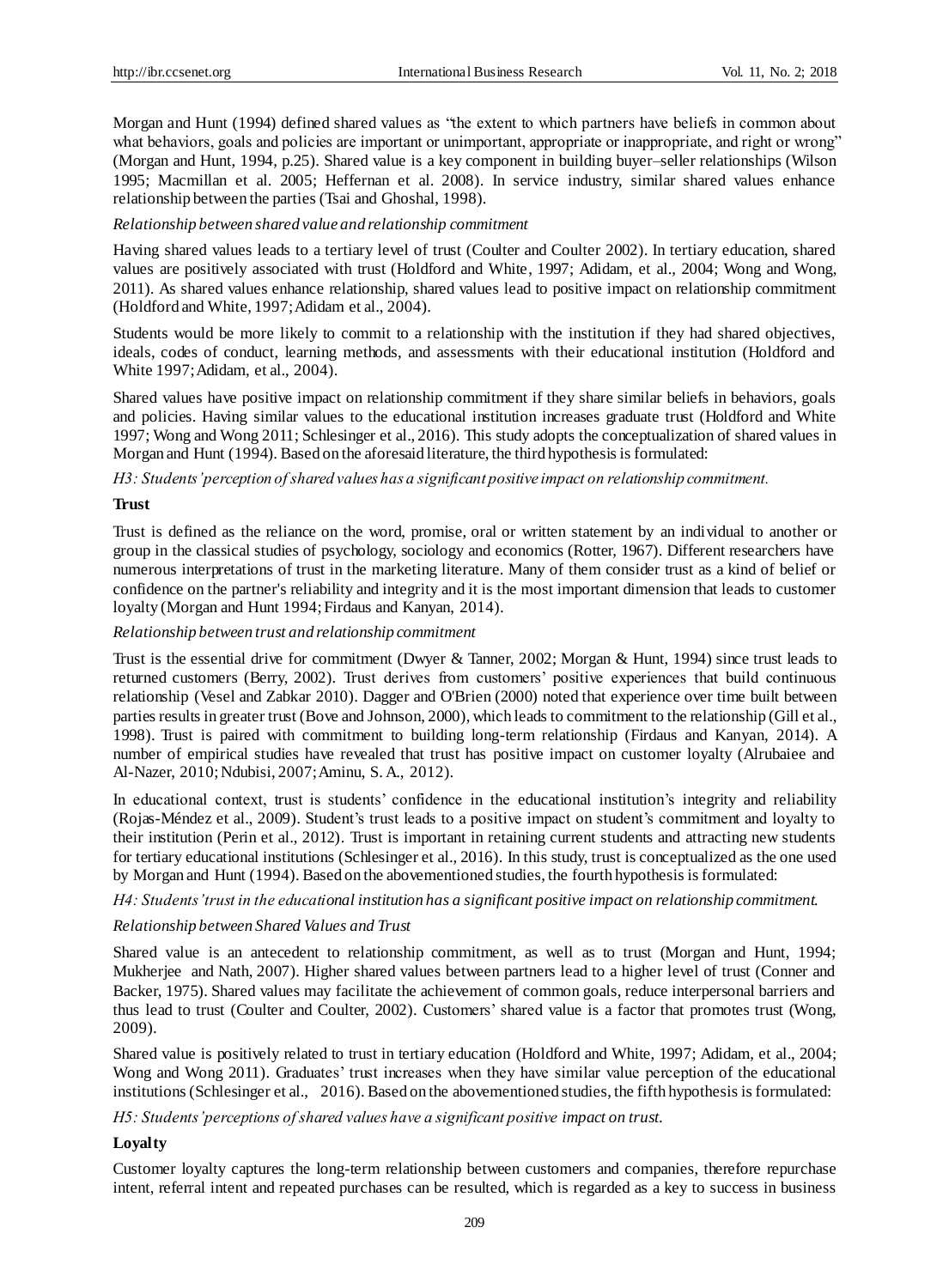(Hart and Johnson, 1999; Bowen and Chen, 2001; Firdaus and Kanyan, 2014).

Loyalty comprises two aspects: repurchase intention and word-of-mouth (Zeithaml et al., 1996). Repurchase intention is a customer's judgement in repurchase a product or services again from the same company (Hellier et al., 2003). Word-of-mouth refers to saying some positive things about the company and recommending the company to others.

# *Student loyalty in education context*

Student loyalty is crucial in relationship marketing which is a key objective in tertiary education (Hennig-Thurau et al., 2001). Students are regarded as customers (Hennig-Thurau et al., 2001; Brown and Mazzarol, 2009). Building and maintaining student loyalty are similar to customer loyalty, both of which are the essence of marketing (Gulid 2011; Dehghan et al., 2014). Loyalty is a key element in tertiary educational institutions that brings success in a competitive market (Chen, 2016). Trust and commitment have positive impacts on the relationship quality of international students that leads to loyalty to tertiary educational institutions (Bergamo et al. 2012; Chen, 2016).

Tinto (1975, 1993), Hennig-Thurau and Klee (1997), and Hennig-Thurau et al. (2001) suggested that student loyalty is directly affected by perceived service quality and emotional commitment and the antecedents of emotional commitment are academic integration and commitment to non-educational institution activities. Student satisfaction with the programme is a key factor for enhancing student loyalty (Dehghan et al., 2014). Student satisfaction that builds loyalty is also shaped by emotional factors, and institutional image is an important construct for tertiaty students (Brown and Mazzarol 2009; Mihaela, 2012; Schlesinger et al., 2016).

Loyal students are willing to recommend the course or the institution to others, join alumni association and select the institution again for future studies (Hennig-Thurau et al., 2001; Brown and Mazzarol, 2009; Perin et al., 2012). Students' commitment and active participation influence teaching quality (Rodie and Kleine, 2000). With loyal students, educational institutions have the ability to attract new students and retain existing students (Dehghan, 2014).

As gaining new students is more costly than maintaining current students, student retention helps educational institutions in their cost reduction (Reichheld, 1996; Akarapanich, 2006; Dehghan, 2014).

# *Relationship between Loyalty and Relationship Commitment*

Commitment is a key for achieving customer loyalty that leads to the development of long-term relationships (Anderson and Narus, 1990; Firdaus and Kanyan, 2014). The affective commitment has been studied in the context of relationship marketing extensively (Morgan and Hunt, 1994; Kumar et al., 1995; Gundlach et al., 1995). It is an emotional commitment that reflects a psychological attachment to the partner (Geyskens et al., 1996; Bello and Gilliland, 2002; Verhoef et al, 2002; Sweeney and Swait, 2008). Affective commitment is a crucial variable in developing customer loyalty (Amani, 2015).

Commitment plays positive impact on loyalty (Fournier, 1998; Sheth & Parvatiyar, 1995) since there are significant interactions between continuance and effective commitment and consumer loyalty (Fullerton, 2003), and such an idea has been applied to academic institutions (Perin et al., 2012). Relationship commitment is an important issue that influences students' loyalty in tertiary education institution (Rojas-Méndez er al., 2009; Chen, 2016). Loyal students can positively influence education quality of the educational institutions through their active participation (Perin et al., 2012). With loyal students, educational institutions have the ability to attract new students and retain existing students (Dehghan et al., 2014). In this study, loyalty is characterized as repurchase intention, and based on the aforesaid literature, the sixth hypothesis is formulated:

*H6: Students' relationship commitment to the educational institution has a significant positive impact on student loyalty.*

Having reviewed the previous literature and developed the hypotheses for this study, next section will identify the research methodology.

# **3. Research Methodology**

This study used questionnaire to collect primary data from students of one of the largest PTE providers regarding the relationship between relationship commitment and student loyalty, and the factors affecting relationship commitment. Moreover, students of pilot test also indicated that they were comfortable with filling in the questionnaires.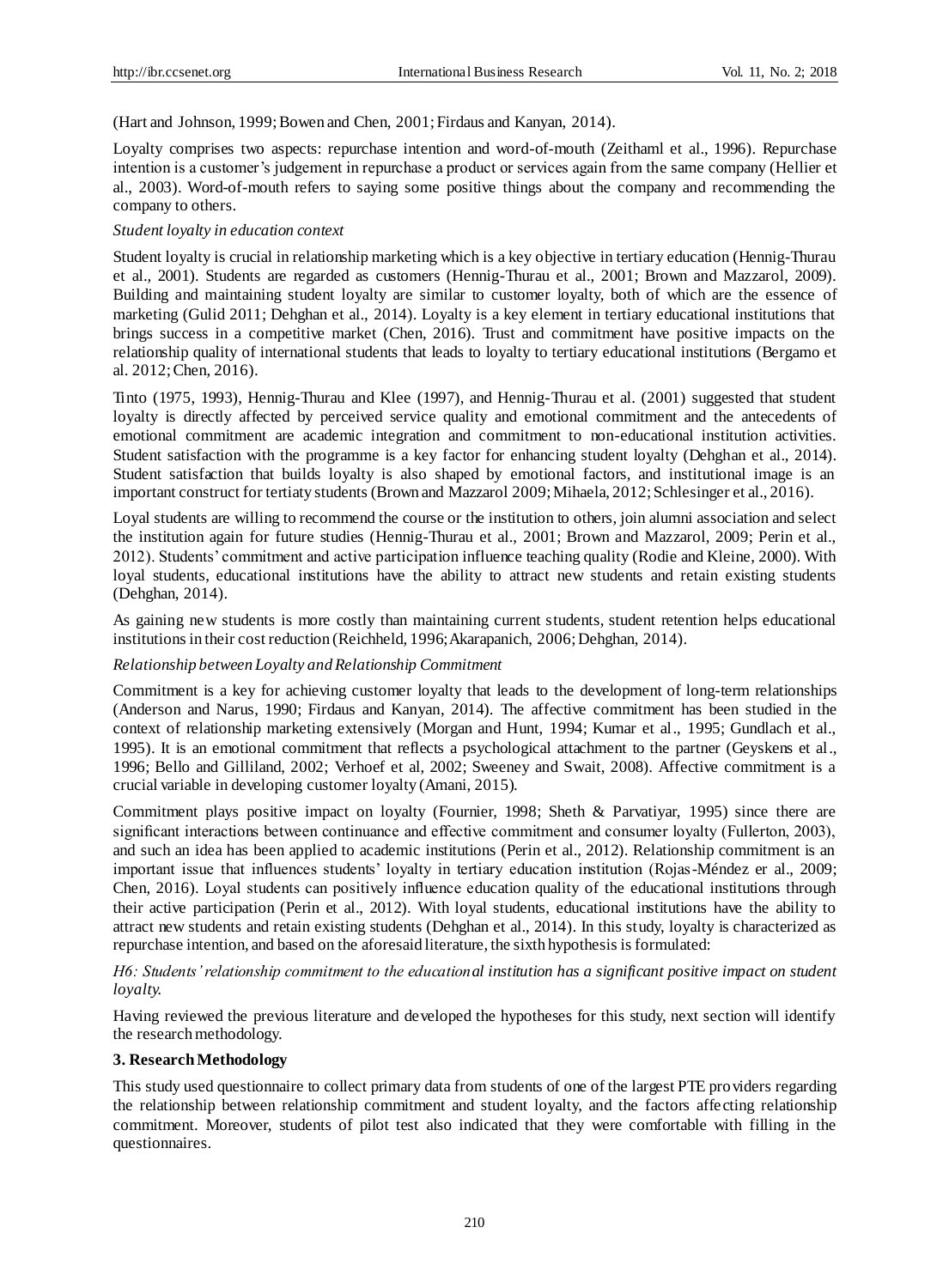The first part of the questionnaire consists of twenty-two questions on the respondents' perceived relationship benefits, relationship termination costs, shared values, trust, relationship commitment and student loyalty towards their educational institution. The second part consists of four questions on the respondents' demographic characteristics. Demographic questions inquire about respondents' gender, age, division of study, and course of study.

This study adopted previously developed and validated measures without substantial alterations. Validated measures of relationship benefits and shared values were taken from two previous studies in education context (Adidam et al., 2004; and Holdford and White, 1997). Regarding relationship termination costs, this study utilized validated measures from Sharma and Patterson (2000). Some wordings were modified to fit the education context. Validated measures of trust and relationship commitment from a previous study in education context (Holdford and White, 1997) were adopted. Validated measures of student loyalty from a previous study in education context (Nguyen and LeBlanc, 2001; Wong and Wong, 2011) were adopted. The scale of the six constructs was operationalized as a 7-point Likert scale from Strongly Disagree to Strongly Agree.

Descriptive statistics, including means, standard deviations, and correlation coefficients among the measures were presented in Table 1. Normally, psychological constructs are often measured with measurement error, leaving the error issues unaddressed results biased estimates of structural relationships. Thus, structural equation modeling (SEM) was employed to examine the proposed mediation model, handling constructs via latent variable approach (Iacobucci, Saldanha & Deng, 2007). Assessment of model fit was based on multiple criteria, including absolute misfit and incremental fit indices. A model with Root-Mean-Square Errors of Approximation (RMSEA, Steiger & Lind, 1980) <0.08, Non-Normed Fir Index >0.90 and Comparative Fit Index (CFI, Bentler, 1990) >0.90 was considered as having acceptable fit to the data (Hoyle, 1995). All the analyses were conducted using Mplus 7.0 (Muthén & Muthén, 2011) with maximum likelihood estimation.

#### **3. Research Analysis**

A total of 291 valid responses (126 female, 165 male) were collected in this study. 44.5% of respondents aged 16 to 18, and 55.5% aged 19 to 22. Most of the students (91.7%) were studying associate degree, and there were 8.3% of tertiary diploma students. More than half of the students (57.6%) were from the business division, while 39% and 3.4% were from science and technology, as well as communication and social science divisions respectively.

#### *Overall Model Assessment*

Overall, the mediation model fitted the data well,  $\chi^2(200) = 526.82$ ,  $\chi^2/df = 2.63$ ,  $p < .001$ , CFI = .92, NNFI = .91, RMSEA = .075 (Table 2). Low *p*-values and relatively high  $\chi^2/df$  ratio of a model indicate inadequate fit of the model. However, the Chi-square index is sensitive to sample size; it is not adequately indicative of the extent to which the model does not fit. The larger the sample size is, the tertiary the chance of the model being rejected for fit, whether it is true or false (Bagozzi and Yi, 1988). Relying on Chi-square index alone might cause rejection of a model with a good fit. Therefore, alternative overall fit indices were used: NNFI, CFI, and RMSEA. All fit indices were found to be in an acceptable range, from 0.91 to 0.92, and the RMSEA of the latent mediation model was 0.075 which was below the minimum requirement of 0.08. In conclusion, the latent mediation model was considered to fit the data well.

#### *Measurement Model Assessment*

Before investigating structural relations among different constructs, reliability and convergent validity of the constructs were first assessed to ensure the quality of the measured constructs.

#### *Reliability*

Reliability refers to the internal consistency of a set of measurements or measuring instrument. The Cronbach's Alpha is commonly used to measure instrument reliability and its value ranges between 0 and 1. The closer it is to one, the tertiary is the reliability of the instrument. A commonly accepted rule-of-thumb is that an alpha of 0.6-0.7 indicates acceptable reliability, and 0.8 or tertiary indicates good reliability. In preliminary analyses, alpha coefficients of reliability were estimated by using SPSS version 13.0 for scales from each instrument (Table 3). Reliability coefficients of the six constructs ranged from 0.701 to 0.913. These statistics show that the measuring instruments used in this study have moderate to high reliability (internal consistency) coefficients for the sample of respondents.

#### *Convergent Validity*

Reliability of a set of measurements or measuring instruments, as measured by alpha coefficient, estimates the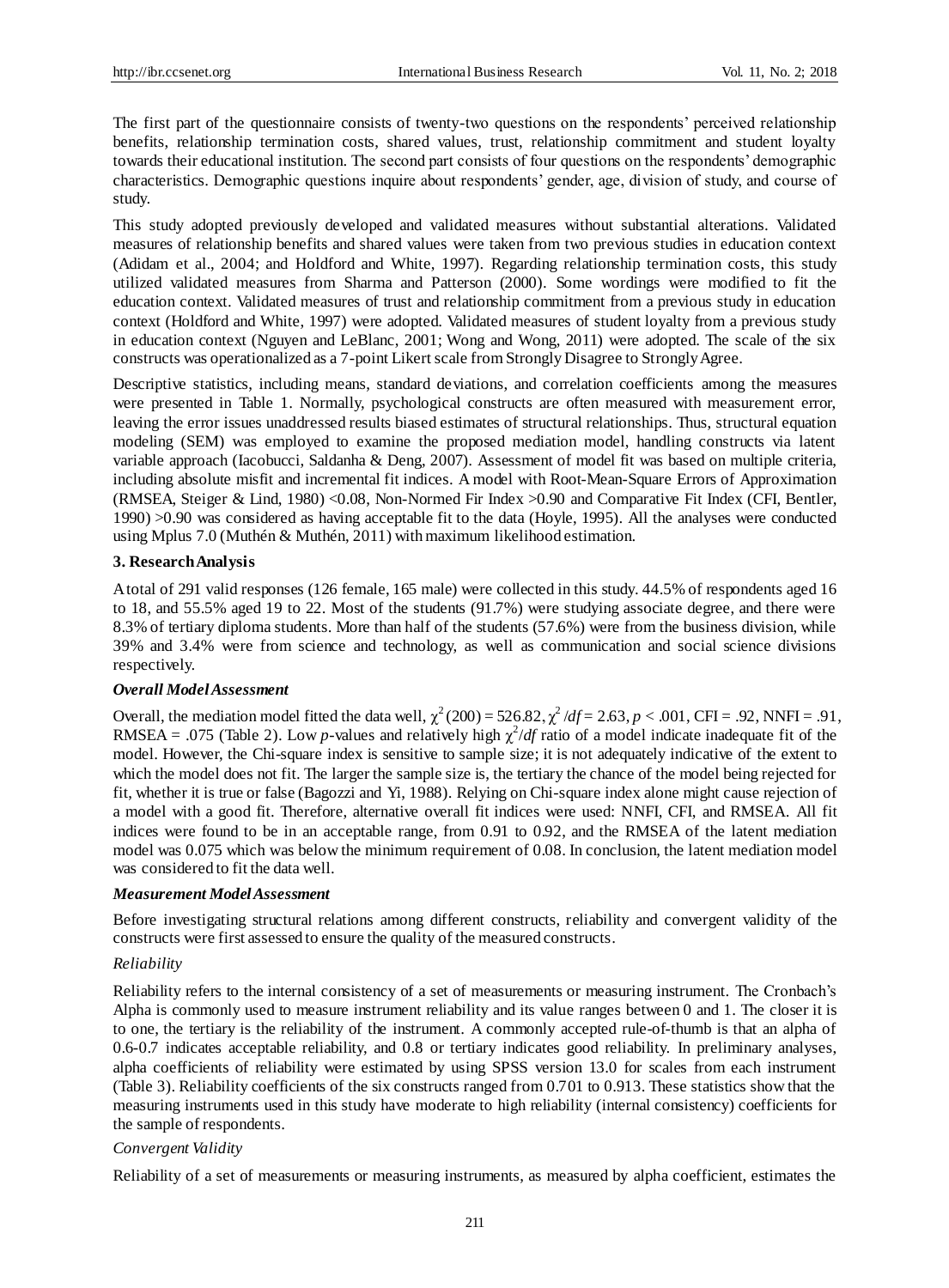extent to which there is internal consistency among items (Asubonteng et al., 1996; Bagozzi & Yi, 1988). Thus, the satisfactory alpha estimates obtained from the reliability test (Table 3) demonstrate good convergent validity. Further, the significantly high and moderate loadings of indicators in the measurement model also provided sufficient evidence of convergent validity of the constructs, as shown in Table 4 (Anderson & Gerbing, 1998; Dabholker, Thorpe & Rentz, 1996; Patterson et al., 1997). Overall, all factor loadings were statistically significant (*ps* < .001), ranging from .30 to .96. In addition, the moderate to high correlations between constructs (Table 1) also suggested that measures of the model display a certain degree of convergent validity (Cronin & Taylor, 1992; Quester & Romaniuk, 1997).

#### *Structural Model Assessment*

Consistent with the Hypothesis 1 (Table 5), relationship benefits positively predicted relationship commitments,  $β = .54, p < .001, 95%$  CIs [.36, .72], which in turn positively predicted student loyalty,  $β = .41, p < .001, 95%$ CIs [.30, .52] (Hypothesis 6). Taken together, relationship commitments mediated the effect relationship benefits on student loyalty, yielding a significant indirect effect, estimate = .22, *p* < .001, 95% Bias-corrected Bootstrap CIs [.10, .34]. Contradictory to the expectation, relationship termination costs and shared values did not yield significant prediction to relationship commitments (Hypothesis 2 and 3), *p*s > .05. Finally, supporting Hypothesis 4 and 5, shared values positively predicted trust, β = .73, *p* < .001, 95% CIs [.67, .80], which in turn positively predicted relationship commitments,  $\beta = .16$ ,  $p = .022$ , 95% CIs [.02, .30], and then student loyalty. This three-path mediation was qualified by a significant indirect effect, estimate  $= .05, p = .028, 95\%$  Bias-corrected Bootstrap CIs [.003, .10], indicating that the effect of shared values on student loyalty worked through trust and relationship commitments. Overall, the predictors explained 63.1% of total variance in relationship commitments and 16.8% of total variance in student loyalty. Results of hypotheses testing and structural equation model were shown in Table 5 and Figure 1 respectively.

# *Perceptual Differences of Constructs across Divisions*

To test perceptual differences of relationship benefits, relationship termination costs, shared values, trust, relationship commitment and student loyalty across divisions (i.e., business, science and technology, as well as communication and social science), six sets of one-way ANOVA were conducted. The results (Table 6) reviewed that significant differences were found on most of the constructs, except on relationship termination costs, across divisions. In general, students in Business division scored highest in all constructs, except in student loyalty and relationship termination costs. For relationship benefits, students in Science and Technology divisions scored in between students in Business division as well as students in Communication and Social Sciences division. For shared values and trust, students in Communication and Social Sciences division scored in between students in Business division as well as students in Science and Technology divisions.

# *Comparison between HKDSE and HKALE students*

A similar study had been conducted years ago for HKALE students (Wong and Wong, 2011). As mentioned earlier, HKALE students have to take two public examinations before entering tertiary education while HKDSE students just need to take one public examination, and HKALE students are older than HKDSE students in general.

Multiple-group structural equation modelling has been employed to compare the structural parameters in the proposed model across HKDSE (*N* = 291 in current study) and HKALE students (*N* = 444 in previous study). In the structural equation model, factor loadings were constrained as equal across HKDSE and HKALE students, while all other parameters were allowed to freely varied (Figure 2 and 3).

Overall, the proposed model has an acceptable fit to data,  $\chi^2(422) = 1372.85$ ,  $\chi^2/df = 3.25$ ,  $p < .001$ , CFI = .91, NNFI = .90, RMSEA = .078. Based on the multiple-group analysis, similarities and differences in the strength of the structural parameters can be observed between HKDSE and HKALE students (see Figure 2 and 3). For the commonalities across HKDSE and HKALE students, relationship benefits significantly and positively predicted relationship commitment (comparison estimate  $= .348$ ,  $p = .079$ ), while shared values could not predict relationship commitment (comparison estimate  $= .004$ ,  $p = .985$ ) in both two samples. In addition, shared values positively predicted trust in the same magnitude across two samples (comparison estimate = .112, *p* = .226). For the differences across HKDSE and HKALE students, it has been found that relationship termination costs significantly and positively predicted relationship commitment among HKALE students but not HKDSE students (comparison estimate  $=$  -.546,  $p < .001$ ), while trust significantly and positively predicted relationship commitment among HKDSE students but not HKALE students (comparison estimate  $=$  .245,  $p = .028$ ). Finally, relationship commitment positively predicted student loyalty in both HKDSE and HKALE students; however, the magnitude of this structural parameter differed across these two samples (comparison estimate = -.322, *p*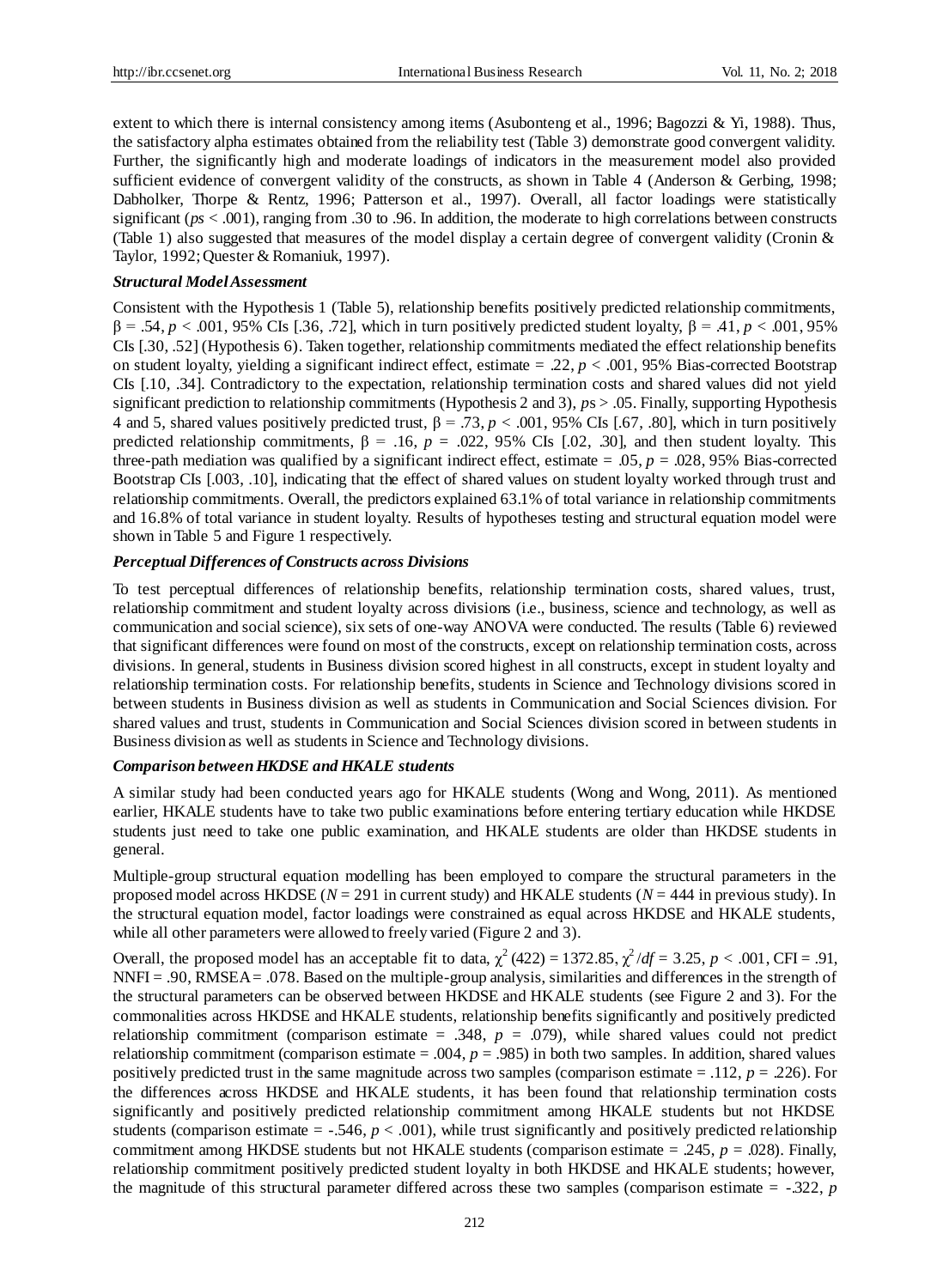< .001). Specifically, relationship commitment more strongly predicted student loyalty in HKALE students than in HKDSE students.



Figure 1*.* Structural equation model examining mediating effect of relationship commitment of different predictors on student loyalty (*n* = 291)

Dashed lines represent non-significant relationships (*ps* > .05)

$$
*p < .05. \cdot * \cdot p < .01. \cdot * \cdot \cdot p < .001.
$$

# $R_{\rm SL}^2 = .168; R_{\rm RC}^2 = .631; R_{\rm TR}^2 = .533.$

|  |  |  | Table 1. Means, Standard Deviations, and Intercorrelations for the Measures ( $N = 291$ ) |  |  |  |  |  |  |  |
|--|--|--|-------------------------------------------------------------------------------------------|--|--|--|--|--|--|--|
|--|--|--|-------------------------------------------------------------------------------------------|--|--|--|--|--|--|--|

|    |            |      | SD   | RTC                      | S٧                       | TR                       | RC                       | ىلە      |
|----|------------|------|------|--------------------------|--------------------------|--------------------------|--------------------------|----------|
|    | RB         | 5.08 | 0.91 | $.41***$                 | $.64***$                 | $.61***$                 | $.69***$                 | .44***   |
|    | <b>RTC</b> | 4.80 | 0.82 | $\overline{\phantom{0}}$ | $.45***$                 | $.39***$                 | $.38***$                 | $.29***$ |
| J. | <b>SV</b>  | 5.08 | 0.88 | $\overline{\phantom{0}}$ | $\overline{\phantom{0}}$ | $.64***$                 | $.62***$                 | $.41***$ |
| 4. | TR         | 5.43 | 0.88 | $\overline{\phantom{0}}$ | $\overline{\phantom{0}}$ |                          | $.61***$                 | $.38***$ |
|    | RC         | 4.96 | 1.05 | -                        | $\overline{\phantom{0}}$ |                          | $\overline{\phantom{0}}$ | $.49***$ |
| b. | <b>SL</b>  | 5.13 | 0.97 | $\overline{\phantom{0}}$ | $\overline{\phantom{0}}$ | $\overline{\phantom{0}}$ |                          | -        |

*Note.*  $RB = Relationship benefits; RTC = Relationship terminating the remaining costs; SV = Shared values; TR = Trust; RC = 1000; K = 1000; K = 1000; K = 1000; K = 1000; K = 1000; K = 1000; K = 1000; K = 1000; K = 1000; K = 1000; K = 1000; K = 1000; K = 1000; K = 1000; K = 1000; K = 1000; K = 1000; K = 1000; K = 1000; K = 1000; K = 1000; K = 1000; K$ Relationship commitment; SL = Student loyalty.

\*\*\**p* < .001.

Table 2. Goodness-of-fit of the Latent Mediation Model

| Fit Indices                                      | Values  | Desired Levels* |
|--------------------------------------------------|---------|-----------------|
|                                                  | 526.82  | $- -$           |
| Df                                               | 200     | $- -$           |
| $p$ -value                                       | < 0.001 | > 0.05          |
| $\chi^2/df$                                      | 2.63    | < 3.0           |
| Non-Normed fit index (NNFI)                      | 0.91    | > 0.90          |
| Comparative fit index (CFI)                      | 0.92    | > 0.90          |
| Root-Mean-Square Errors of Approximation (RMSEA) | 0.075   | < 0.08          |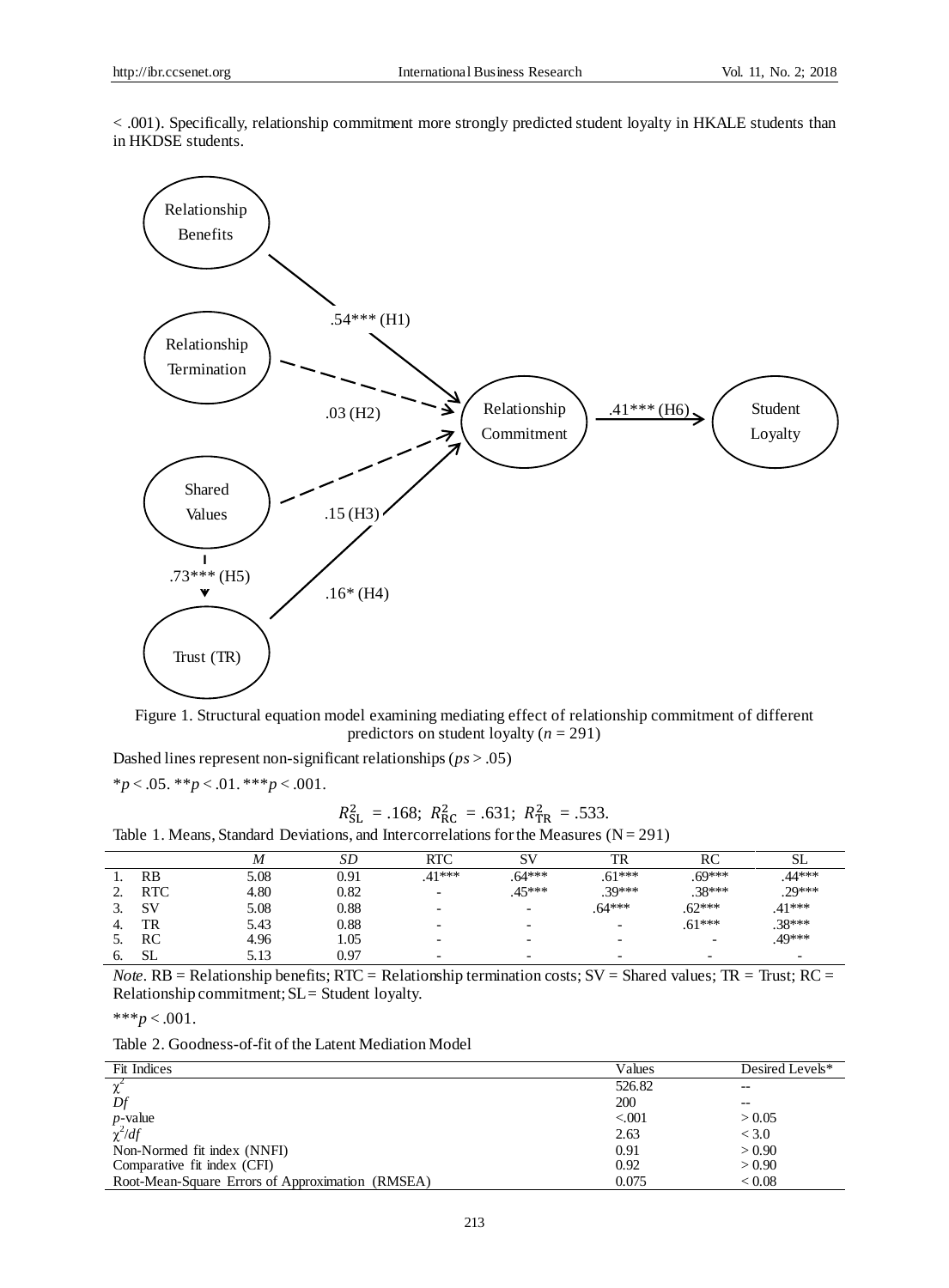l.

j.

# Table 3. Reliability of the six constructs

|                                  | No. of items | Cronbach's Alpha |
|----------------------------------|--------------|------------------|
| Relationship Benefits            |              | 0.804            |
| Relationship Termination Costs   |              | 0.833            |
| <b>Shared Values</b>             |              | 0.905            |
| Trust                            |              | 0.912            |
| Relationship Commitment          |              | 0.913            |
| Student Lovalty                  |              | 0.701            |
| $\sim$<br>.<br>_____<br>________ | $\sim$       |                  |

Table 4. Results of Factor Loadings in Six Latent Constructs

| Items                                                                                                                                                                                         | Factor<br>loadings |
|-----------------------------------------------------------------------------------------------------------------------------------------------------------------------------------------------|--------------------|
| <b>Relationship Benefits (RB)</b>                                                                                                                                                             |                    |
| <b>RB1</b> My college provides several beneficial opportunities for the students, such as exchange programmes,<br>company visits, placements, and professional seminars.                      | .73                |
| RB2 The location of my college makes this the ideal college to attend.                                                                                                                        | .53                |
| RB3 The money spent for study in my college is worth it because I can get a bachelor degree offer or I can<br>get a job offer after I finish my study here.                                   | .75                |
| RB4 Overall, my college provides a high quality education.                                                                                                                                    | .87                |
| <b>Relationship Termination Costs (RTC)</b>                                                                                                                                                   |                    |
| <b>RTC1</b> On the whole, it would cost me a lot of time and energy to find another college to study.                                                                                         | .46                |
| <b>RTC2</b> I would lose a lot of things if I transfer to another college, such as loss of friendship, and loss of<br>credits.                                                                | .72                |
| RTC3 It is risky to change to a new college because the new college may not give what I want.                                                                                                 | .85                |
| <b>RTC4</b> I would feel frustrated if I terminate my study at my college.                                                                                                                    | .73                |
| RTC5 Considering everything, the costs to terminate my study at my college and start my study at a new<br>college would be high.                                                              | .79                |
| <b>Shared Values (SV)</b>                                                                                                                                                                     |                    |
| <b>SV1</b> My college and I have similar views regarding appropriate behavior in the classroom.                                                                                               | .87                |
| SV2 My college and I have similar views regarding reward structures for good performance in my study.                                                                                         | .85                |
| SV3 My college and I think alike.                                                                                                                                                             | .89                |
| Trust (TR)                                                                                                                                                                                    |                    |
| TR1 My college and lecturers make I feel that my well-being is important.                                                                                                                     | .79                |
| TR2 My lecturers have high integrity.                                                                                                                                                         | .89                |
| TR3 I trust lecturers completely.                                                                                                                                                             | .86                |
| <b>TR4</b> My lecturers are always acting in my best interests.                                                                                                                               | .87                |
| <b>Relationship Commitment (RC)</b>                                                                                                                                                           |                    |
| RC1 I feel a strong bond to my college.                                                                                                                                                       | .86                |
| RC2 I intend to maintain a relationship with my college after I graduate.                                                                                                                     | .90                |
| <b>RC3</b> My college deserves the commitment of its students.                                                                                                                                | .89                |
|                                                                                                                                                                                               |                    |
| <b>Student Loyalty (SL)</b>                                                                                                                                                                   | .83                |
| SL1 I would attend degree courses at my college if it offers degree courses in future.<br><b>SL2</b> I would attend the advanced courses at my college if it offers them in the coming years. | .96                |
| <b>SL3</b> If I had to apply for associate degree or tertiary diploma courses now, my college would be my first                                                                               |                    |
| choices.                                                                                                                                                                                      | .30                |

Table 5. Testing of the Hypotheses

|                | Construct relationship | Standardized<br>coefficients | t-value | <b>Hypothesis</b><br>supported |
|----------------|------------------------|------------------------------|---------|--------------------------------|
| H1             | $RB \rightarrow RC$    |                              | 4.677   | Yes                            |
| H <sub>2</sub> | $RTC \rightarrow RC$   | .03                          | 0.471   | No                             |
| H <sub>3</sub> | $SV \rightarrow RC$    | .15                          | 1.309   | No                             |
| H <sub>4</sub> | $TR \rightarrow RC$    | .16                          | 2.302   | Yes                            |
| H <sub>5</sub> | $SV \rightarrow TR$    | .73                          | 10.261  | Yes                            |
| H6             | $RC \rightarrow SL$    |                              | 5.436   | Yes                            |

*Note.*  $RB = Relationship benefits; RTC = Relationship termination costs; SV = Shared values; TR = Trust; RC =$ Relationship commitment; SL = Student loyalty.

\*\*\**p* < .001.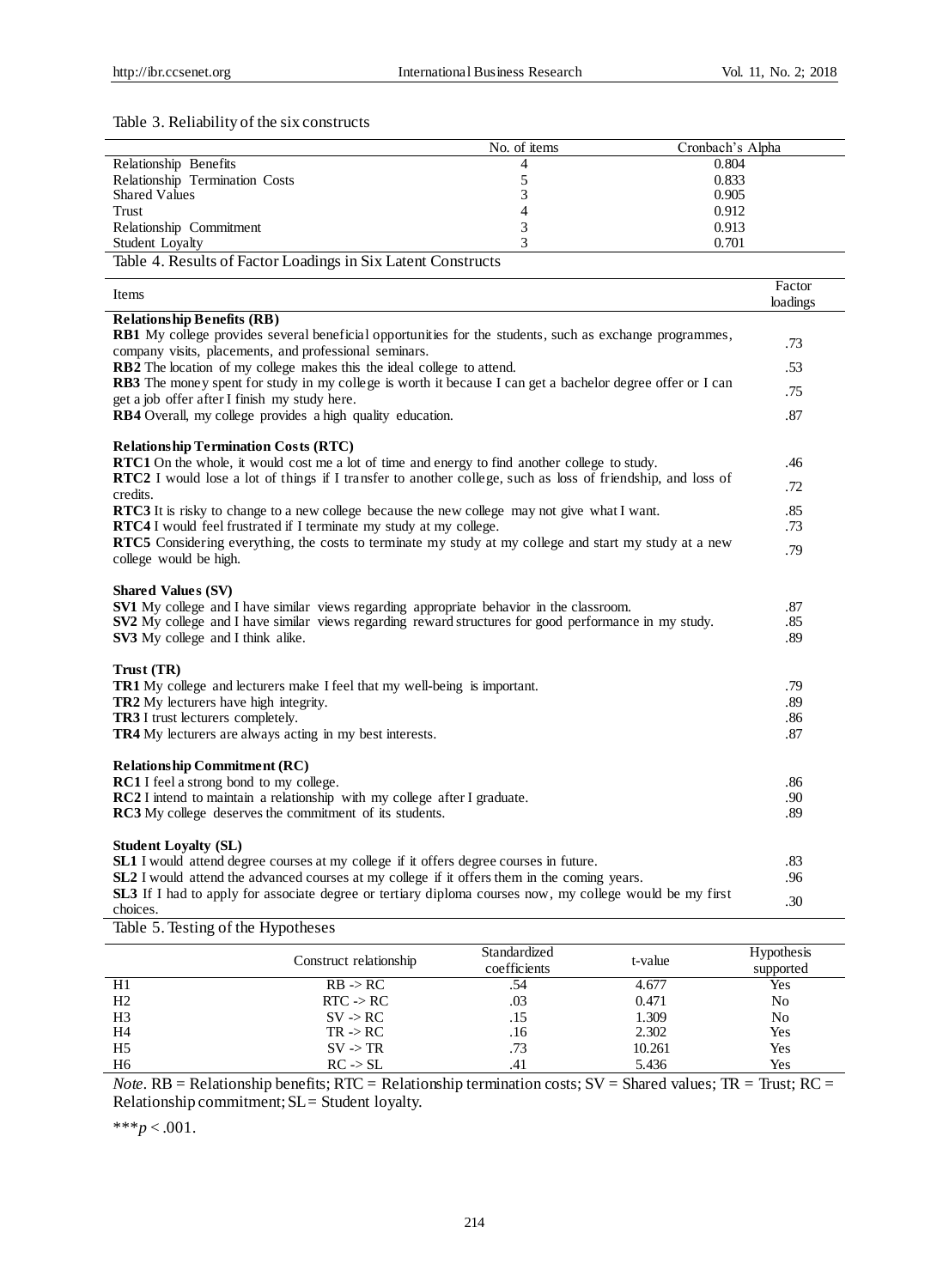\**p* < .05. \*\**p* < .01. \*\*\**p* < .001.

|            |                    | Mean              |                      |                                                      |  |  |
|------------|--------------------|-------------------|----------------------|------------------------------------------------------|--|--|
|            | Univariate F-value | <b>Business</b>   | Science & Technology | Communication & Social                               |  |  |
|            |                    |                   |                      | Sciences                                             |  |  |
| RB         | $27.80***$         | $5.37^{\circ}$    | $4.72^{\circ}$       | 4.10 <sup>c</sup>                                    |  |  |
| <b>RTC</b> | 1.15               | 4.86 <sup>a</sup> | $4.72^{\rm a}$       | $4.66^a$<br>5.03 <sup>ab</sup><br>5.25 <sup>ab</sup> |  |  |
| <b>SV</b>  | $11.06***$         | $5.27^{\rm a}$    | $4.79^{b}$           |                                                      |  |  |
| TR         | $15.23***$         | 5.66 <sup>a</sup> | $5.11^{b}$           |                                                      |  |  |
| RC         | $22.68***$         | $5.28^{a}$        | $4.51^{b}$           | $4.47^{b}$                                           |  |  |
| <b>SL</b>  | $5.43**$           | $5.25^{\rm a}$    | $4.89^{b}$           | $5.40^{ab}$                                          |  |  |

| Table 6. One-way ANOVA of each construct by Division of Study |  |  |  |
|---------------------------------------------------------------|--|--|--|
|                                                               |  |  |  |

*Note.* RB = Relationship benefits; RTC = Relationship termination costs;  $SV$  = Shared values; TR = Trust; RC = Relationship commitment; SL = Student loyalty.



Figure 2. For HKDSE

 $**p* < .05. **p* < .01. **p* < .001.$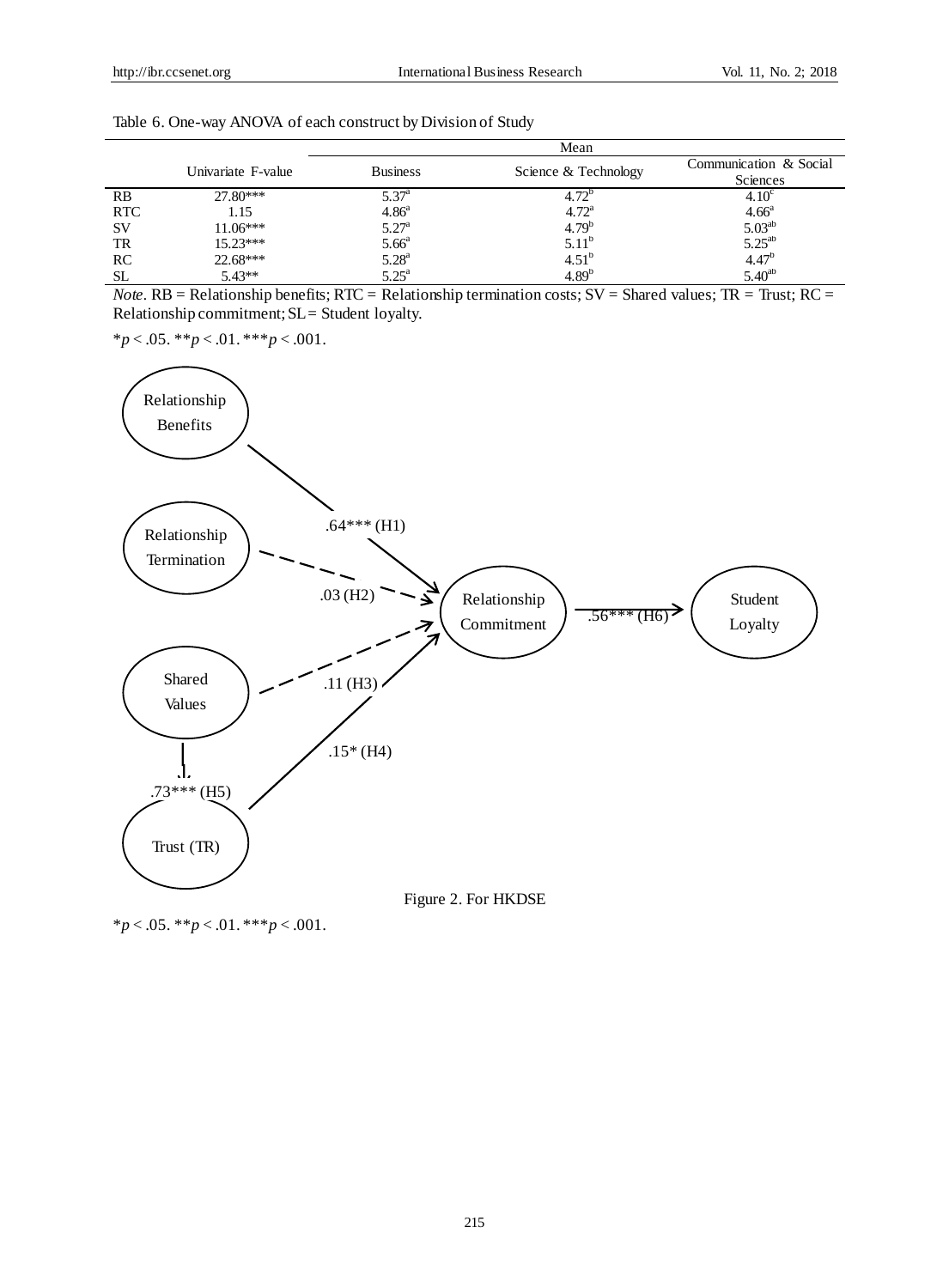

 $*p < .05.$   $* p < .01.$   $* * p < .001.$ 

# **4. Discussions**

The overall structural model is supported by empirical data. Most of the hypothesized relationships are supported. Consistent with many previous studies (Ou et al., 2014; Fullerton, 2014; Caceres and Paparoidamis, 2007; Adidam et al., 2004; Morgan and Hunt, 1994), the result of this study also indicated that there is a positive relationship between relationship commitment and loyalty which was characterized as repurchase intention in this study. Therefore, PTE providers should try to build relationship commitment among students in order to enhance student loyalty.

The finding of this study was also consistent with previous studies (Dagger et al., 2011; Tanford et al., 2010; Adidam et al., 2004; Park and Him, 2003) that relationship benefits characterized as superior quality of services relative to other suppliers have a positive influence on relationship commitment. The construct of relationship benefits is a significant determinant of relationship commitment; PTE providers may consider enhance their benefits provided to students in order to increase students' commitment to schools.

Consistent with previous studies (Afsar et al., 2010; Rodriguez and Wilson, 2002; Morgan and Hunt, 1994), the result of this research indicated that trust is found to have a positive influence on relationship commitment. Trust which was characterized as having confidence in partners' reliability and integrity is a determinant of relationship commitment in this study, however, the positive influence of trust is not as strong as relationship benefits in the PTE context.

Unlike the common findings in relationship marketing literature that relationship termination costs and shared values are determinants of relationship commitment, the direct effects of relationship termination costs and shared values on relationship commitment are found to be insignificant in this study. Relationship termination costs comprised of both economic and non-economic nature in this study; while similar values were characterized as values shared by partners about appropriate behaviors, goals and policies. The result provides new insights to PTE sector. The findings are not surprising because the HKDSE graduates are younger and they are being taken good care by their parents, they do not need to worry too much about economic or non-economic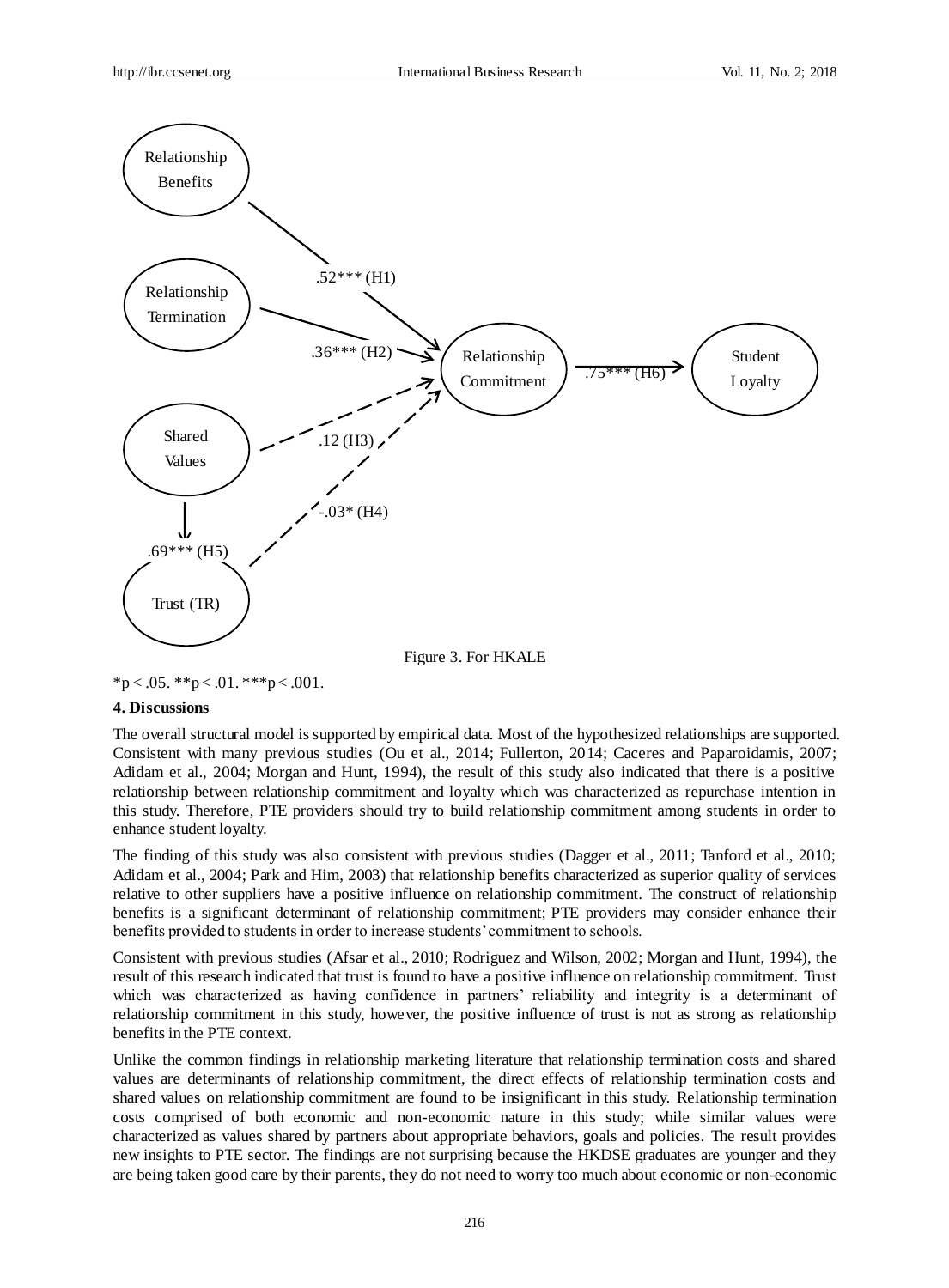issues. Moreover, they care more about whether they have a place to study and not about whether they have similar views or values with schools.

Considering all the four factors (relationship benefits, relationship termination costs, shared values, and trust) affecting relationship commitment, the  $R^2$  0.631 indicates that 63.1% of the variance of relationship commitment is explained by these four factors in the proposed model. However, relationship termination costs and shared values may play non-significant roles in determining relationship commitment in PTE with HKDSE graduates. Among the four factors, private tertiary institutions' students may consider relationship benefits as the most important factor when forming commitment to their schools.

Similar to previous studies (Adidam et al., 2004; Morgan and Hunt, 1994), this research showed that shared values have positive influence on trust. The high  $R^2$  0.533 indicates that 53.3% of the variance of trust is explained by shared values in the proposed model.

## **5. Contributions and Future Research**

This research has both theoretical and managerial contributions. The results of this research confirm that relationship commitment has positive influence on loyalty, and relationship benefits and trust have positive influence on relationship commitment, in PTE context with HKDSE graduates. The rejection of predictive effect from relationship termination costs and shared values on relationship commitment in private education sector provides new angle to the application of relationship marketing in eastern education setting.

Education providers have to put a focus on enhancing relationship commitment in order to increase student loyalty. They can also use the results of the path analysis to understand the preferences of their students and allocate resources properly to enhance the factors that affect relationship commitment which, in turn, enhances loyalty. As the result of this study indicates that relationship benefits is the most influential determinants of relationship commitment in PTE industry, education providers should devote more resources to provide better benefits, such as internship and exchange opportunities, professional seminars and workshops, education quality, campus facilities, student activities, to students in order to build relationship commitment. The results also provide insights to different divisions or disciplines for allocating resources in building relationship commitment.

Due to time constraint, a cross-sectional study was conducted, which was difficult to take into account of the actual behavior of respondents. Furthermore, the sample was drawn from only one PTE provider the result might not be able to be generalized for the whole industry. Besides, measurement scales of this study were adopted from previous studies of other contexts, the adopted scales might not be as effective as tailor-made scales for a specific context.

In future, to enhance generalizability of the findings, the study can be extended to other PTE institutions. Longitudinal study can be conducted to have a better understanding of students' actual behavior. Future study can also consider developing measurement scales for education in eastern context which may help management of PTE to have better decision making. If the findings of similar study on HKALE graduates are available, a comparison of the findings between HKALE and HKDSE graduates would be interesting.

#### **References**

- Adidam, P. T., Bingi, R. P., & Sindhav, B. (2004). Building relationships between business schools and students: an empirical investigation into student retention. *Journal of College Teaching & Learning, 1*(11), 37-48.
- Afsar, B., Rehman, Z. U., Qureshi, J. A., & Shahjehan, A. (2010). Determinants of customer loyalty in the banking sector: the case of Pakistan. *African Journal of Business Management, 4*(6), 1040-1047.
- Al-Alak, B. A. M. (2006). The impact of marketing actions on relationship quality in the higher education sector in Jordan. *Journal of Marketing for Higher Education, 16*(2), 1-23. https://doi.org/10.1300/J050v16n02\_01
- Alrubaiee, L., & Al Nazer, N. (2010). Investigate the impact of relationship marketing orientation on customer loyalty: the customer's perspective. *International journal of marketing studies, 2*(1), 155. https://doi.org/10.5539/ijms.v2n1p155
- Amani, Z. (2015). Commitment as a mediator of the relationship between trust and relationship loyalty to retailer. *Journal of Business Studies Quarterly, 6*(3), 144-163.
- Aminu, S. A. (2012). Empirical investigation of the effect of relationship marketing on banks' customer loyalty in Nigeria.*Interdisciplinary Journal of Contemporary Research In Business, 4*(6), 1249-1266.
- Anderson, J. C., & Gerbing, D. W. (1991). Predicting the performance of measures in a confirmatory factor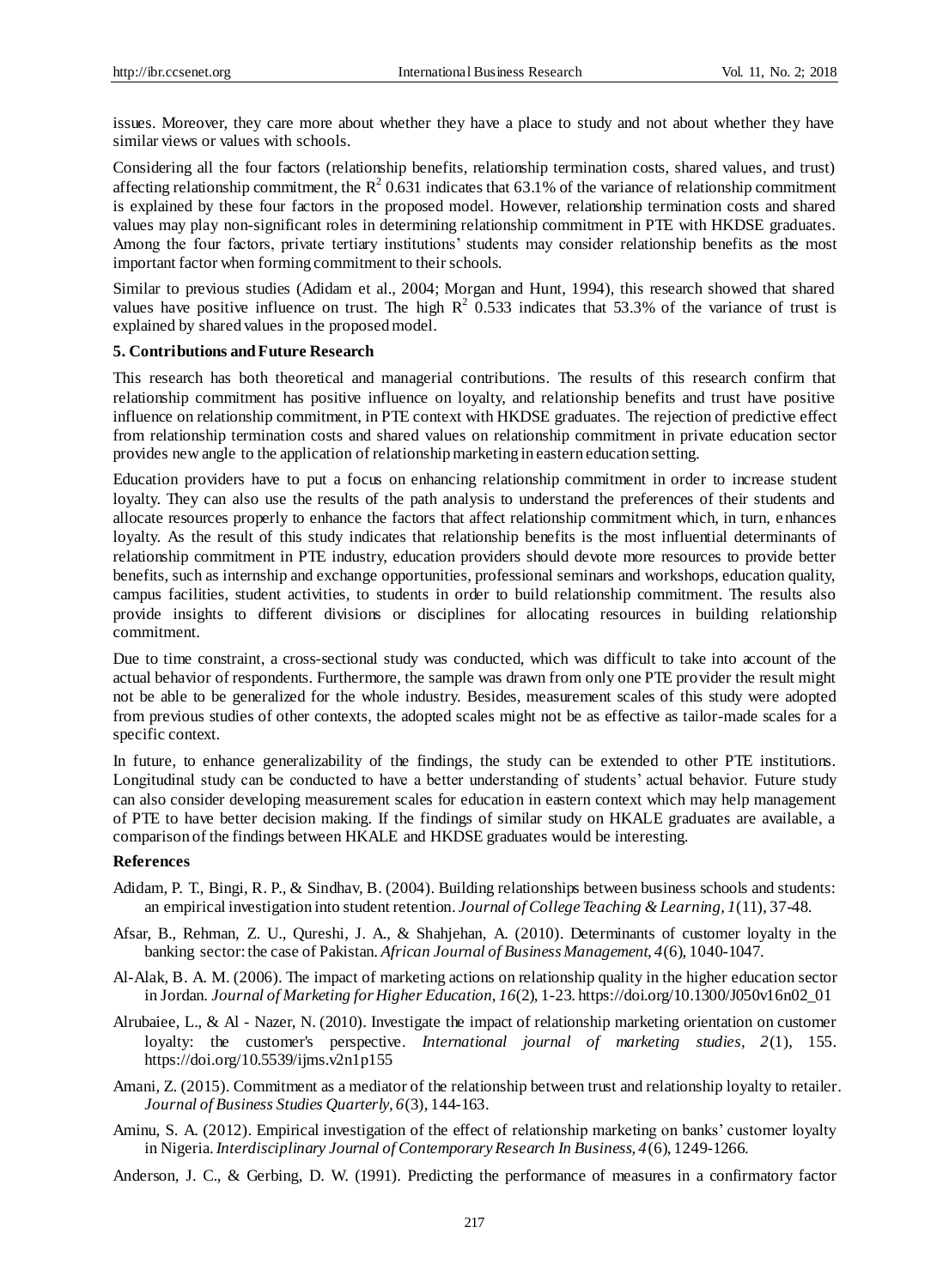analysis with a pretest assessment of their substantive validities. *Journal of Applied Psychology*, *76*(5), 732. https://doi.org/10.1037/0021-9010.76.5.732

- Anderson, J. C., & Narus, J. A. (1990). A model of distributor firm and manufacturer firm working partnerships. *Journal of Marketing, 54*(1), 42-58. https://doi.org/10.2307/1252172
- Bagozzi, R. P., & Yi, Y. (1988). On the evaluation of structural equation models. *Journal of the Academy of Marketing Science*, *16*(1), 74-94. https://doi.org/10.1007/BF02723327
- Basheer, A. M., & AL-ALAK (2006) The Impact of Marketing Actions on Relationship Quality in the Higher Education Sector in Jordan, *Journal of Marketing for Higher Education, 16*(2), 1-23. https://doi.org/10.1300/J050v16n02\_01
- Beatty, S. E., Mayer, M., Coleman, J. E., Reynolds, K. E., & Lee, J. (1996). Customer-sales associate retail relationships. *Journal of Retailing, 72*(3), 223-247. https://doi.org/10.1016/S0022-4359(96)90028-7
- Bentler, P. M. (1990). Comparative fit indexes in structural models. *Psychological Bulletin, 107*, 238-246. https://doi.org/10.1037/0033-2909.107.2.238
- Berry, L. L. (1995). Relationship marketing of services-growing interest, emerging perspectives. *Journal of the Academy of Marketing Science, 23*(4), 236-245. https://doi.org/10.1177/009207039502300402
- Bitner, M. (1995). Building service relationships: it's all about promises. *Journal of the Academy of Marketing Science, 23*(4), 246-251. https://doi.org/10.1177/009207039502300403
- Bove, L. L., & Johnson, L. W. (2000), A customer-service worker relationship model. *International Journal of Service Industry Management, 11*(5), 491-511. https://doi.org/10.1108/09564230010360191
- [Brown, R.](http://onesearch.lib.polyu.edu.hk/primo_library/libweb/action/search.do?vl(freeText0)=Brown%2c+Robert+M.+&vl(D4779322UI0)=creator&vl(D4779324UI3)=all_items&vl(1UIStartWith0)=exact&fn=search&tab=default_tab&mode=Advanced&vid=HKPU&scp.scps=scope%3a(HKPU_MILLENNIUM)%2cscope%3a(EBOOK)%2cscope%3a(REF)%2cscope%3a(SER)%2cscope%3a(HKPU_IR)%2cscope%3a(AV)%2cscope%3a(LOCALTV)%2cscope%3a(RESERVE)%2cscope%3a(EJOURNAL)%2cscope%3a(THESES)%2cscope%3a(BOOK)%2cscope%3a(COURSE_SCHEME)%2cscope%3a(HKPU_EXAM)%2cprimo_central_multiple_fe) M., & [Mazzarol, T.](http://onesearch.lib.polyu.edu.hk/primo_library/libweb/action/search.do?vl(freeText0)=+Mazzarol%2c+Timothy+William&vl(D4779322UI0)=creator&vl(D4779324UI3)=all_items&vl(1UIStartWith0)=exact&fn=search&tab=default_tab&mode=Advanced&vid=HKPU&scp.scps=scope%3a(HKPU_MILLENNIUM)%2cscope%3a(EBOOK)%2cscope%3a(REF)%2cscope%3a(SER)%2cscope%3a(HKPU_IR)%2cscope%3a(AV)%2cscope%3a(LOCALTV)%2cscope%3a(RESERVE)%2cscope%3a(EJOURNAL)%2cscope%3a(THESES)%2cscope%3a(BOOK)%2cscope%3a(COURSE_SCHEME)%2cscope%3a(HKPU_EXAM)%2cprimo_central_multiple_fe) W. (2009). The importance of institutional image to student satisfaction and loyalty within higher education. *The International Journal of Higher Education and Educational Planning, 58*(1), 81-95. https://doi.org/10.1007/s10734-008-9183-8
- Burnham, T., Frels, J., & Mahajan, V. (2003). Consumer switching costs: A typology, antecedents, and consequences. *Journal of the Academy of Marketing Science, 31*(2), 109-126. https://doi.org/10.1177/0092070302250897
- Caceres, R. C., & Paparoidamis, N. G. (2007). Service quality, relationship satisfaction, trust, commitment and business-to-business loyalty. *European Journal of Marketing, 41*(7 & 8), 836-867. https://doi.org/10.1108/03090560710752429
- Carvalho, S. W., & De Oliveira, M. M. (2010). The role of trust in creating value and student loyalty in relational exchanges between higher education institutions and their students. *Journal of Marketing for Higher Education, 20*(1), 145-165. https://doi.org/10.1080/08841241003788201
- Chang, S. H., Wang, K. Y., Chih, W. H., & Tsai, W. H. (2012). Building customer commitment in business-to-business markets.*Industrial Marketing Management, 41*(6), 940-950. https://doi.org/10.1016/j.indmarman.2011.11.026
- Chen, Y. C. (2016). The Drive behind international student loyalty in higher-educational institutions: a structural equation model. *The Asia-Pacific Education Researcher, 25*(2), 315-323. https://doi.org/10.1007/s40299-015-0264-z
- Cronin, J. J. J., & Taylor, S. A. (1992). Measuring service quality: a reexamination and extension. *The Journal of Marketing*, 55-68. https://doi.org/10.2307/1252296
- Dabholkar, P. A., Thorpe, D. I., & Rentz, J. O. (1995). A measure of service quality for retail stores: scale development and validation. *Journal of the Academy of Marketing Science*, *24*(1), 3-16. https://doi.org/10.1177/009207039602400101
- Dagger, T. S., & O'Brien, T. K. (2010). Does experience matter? differences in relationship benefits, satisfaction, trust, commitment and loyalty for novice and experienced service users. *European Journal of Marketing, 44*(9/10), 1528-1552. https://doi.org/10.1108/03090561011062952
- Dagger, T. S., David, M. E., & Ng, S. (2011). Do relationship benefits and maintenance drive commitment and loyalty? *Journal of Services Marketing, 25*(4), 273-281. https://doi.org/10.1108/08876041111143104
- Dehghan, A., Dugger, J., Dobrzykowski, D., & Balazs, A. (2014). The antecedents of student loyalty in online programs.*International Journal of Educational Management, 28*(1), 15-35. https://doi.org/10.1108/IJEM-01-2013-0007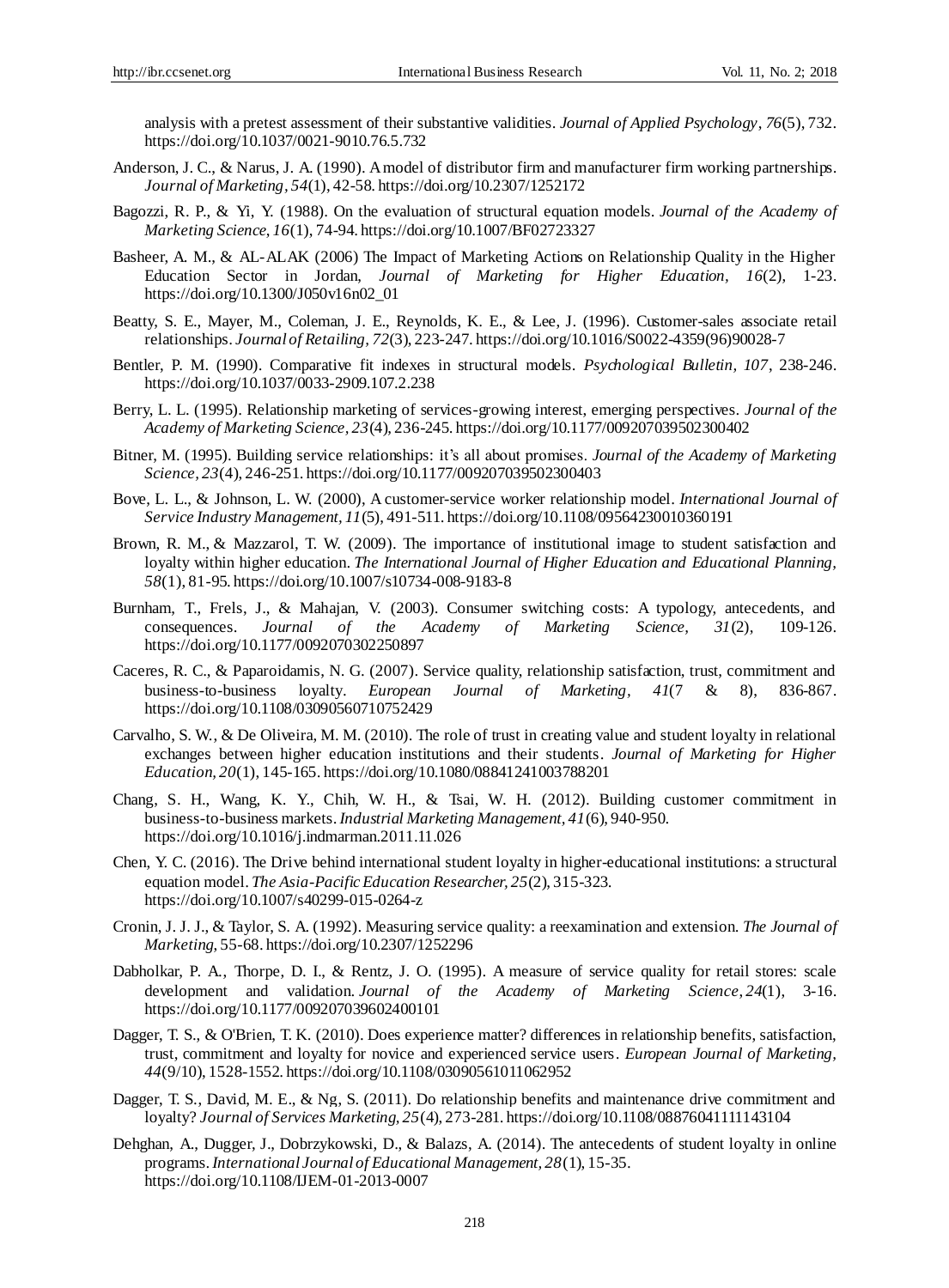- DeShields, O. W., Kara, A., & Kaynak, E. (2005). Determinants of business student satisfaction and retention in higher education: applying Herzberg's two factor theory. *International Journal of Educational Management*, *19*(2), 128-139. https://doi.org/10.1108/09513540510582426
- Dwyer, F. R., Schurr, P. H., & Oh, S. (1987). Developing buyer-seller relationships. *Journal of Marketing, 51*(2), 11-17. https://doi.org/10.2307/1251126
- Finch, D., O'Reilly, N., Hillenbrand, C., & Abeza, G. (2015). Standing on the shoulders of giants: an examination of the interdisciplinary foundation of relationship marketing. *Journal of Relationship Marketing, 14*(3), 171-196. https://doi.org/10.1080/15332667.2015.1069525
- Firdaus, A., & Kanyan, A. (2014). Managing relationship marketing in the food service industry. *Marketing Intelligence & Planning, 32*(3), 293-310. https://doi.org/10.1108/MIP-10-2012-0116
- Fullerton, G. (2014). The moderating effect of normative commitment on the service quality-customer retention relationship. *European Journal of Marketing, 48*(3/4), 657-673. https://doi.org/10.1108/EJM-06-2011-0333
- Geyskens, I., Steenkamp, J., Scheer, L., & Kumar, N. (1996). The effects of trust and interdependence on relationship commitment: a transatlantic study. *International Journal of Research in Marketing, 13*(4), 303-317. https://doi.org/10.1016/S0167-8116(96)00006-7
- Grönroos, C. (1994). From Marketing Mix to Relationship Marketing. *Management Decision, 32* (2), 4-20. https://doi.org/10.1108/00251749410054774
- Harker, M. J. (1999). Relationship marketing defined? an examination of current relationship marketing definitions. *Marketing Intelligence & Planning, 17*(1), 13-20. https://doi.org/10.1108/02634509910253768
- Hart, C. W., & Johnson, M. D. (1999). Growing the trust relationship. *Marketing Management, 8*(1), 8-19.
- Helena, A., & Mário, R. (2010). The influence of university image on student behaviour. *International Journal of Educational Management, 24*(1), 73-85. https://doi.org/10.1108/09513541011013060
- Hennig-Thurau, T., Langer, M. F., & Hansen, U. (2001). Modeling and managing student loyalty: an approach based on the concept of relationship quality. *Journal of Service Research, 3*(4), 331. https://doi.org/10.1177/109467050134006
- Holdford, D., & White, S. (1997). Testing commitment-trust theory in relationships between pharmacy schools and students. *American Journal of Pharmaceutical Education, 61*(Fall), 249-256.
- Hoyle,R. H. (Ed.). (1995). *Structural equation modeling: Concepts, issues, and applications*. Sage Publications.
- Iacobucci, D., Saldanha, N., & Deng, X. (2007). A meditation on mediation: Evidence that structural equations models perform better than regressions. *Journal of Consumer Psychology*, *17*(2), 139-153. https://doi.org/10.1016/S1057-7408(07)70020-7
- Jagdish, N. S. (2002). The future of relationship marketing. *Journal of Services Marketing, 16*(7), 590-592. https://doi.org/10.1108/08876040210447324
- Levin, D. Z. (2004). Perceived trustworthiness of knowledge sources: The moderating impact of relationship length. *Journal of Applied Psychology*. https://doi.org/10.5465/AMBPP.2004.13862408
- Macmillan, K., Money, K., Money, A., & Downing, S. (2005). Relationship marketing in the not-for-profit sector: an extension and application of the commitment–trust theory. *Journal of Business Research, 58*(6), 806-818. https://doi.org/10.1016/j.jbusres.2003.08.008
- Mihaela, B. A. (2012). Analysis of marketing tools and activities within educational services organizations, in order to increase their efficiency. *Annals of the University of Oradea : Economic Science, 1*(1), 1106-1111.
- [Min, S., &](http://onesearch.lib.polyu.edu.hk/primo_library/libweb/action/search.do?vl(freeText0)=Min%2c+Sein+&vl(D4779322UI0)=creator&vl(D4779324UI3)=all_items&vl(1UIStartWith0)=exact&fn=search&tab=default_tab&mode=Advanced&vid=HKPU&scp.scps=scope%3a(HKPU_MILLENNIUM)%2cscope%3a(EBOOK)%2cscope%3a(REF)%2cscope%3a(SER)%2cscope%3a(HKPU_IR)%2cscope%3a(AV)%2cscope%3a(LOCALTV)%2cscope%3a(RESERVE)%2cscope%3a(EJOURNAL)%2cscope%3a(THESES)%2cscope%3a(BOOK)%2cscope%3a(COURSE_SCHEME)%2cscope%3a(HKPU_EXAM)%2cprimo_central_multiple_fe) [Khoon, C. C.](http://onesearch.lib.polyu.edu.hk/primo_library/libweb/action/search.do?vl(freeText0)=+Khoon%2c+Chey+Chor&vl(D4779322UI0)=creator&vl(D4779324UI3)=all_items&vl(1UIStartWith0)=exact&fn=search&tab=default_tab&mode=Advanced&vid=HKPU&scp.scps=scope%3a(HKPU_MILLENNIUM)%2cscope%3a(EBOOK)%2cscope%3a(REF)%2cscope%3a(SER)%2cscope%3a(HKPU_IR)%2cscope%3a(AV)%2cscope%3a(LOCALTV)%2cscope%3a(RESERVE)%2cscope%3a(EJOURNAL)%2cscope%3a(THESES)%2cscope%3a(BOOK)%2cscope%3a(COURSE_SCHEME)%2cscope%3a(HKPU_EXAM)%2cprimo_central_multiple_fe) (2014). Demographic factors in the evaluation of service quality in higher education: a Structural Equation Model (SEM) Approach. *International Journal of Marketing Studies, 6*(1). https://doi.org/10.5539/ijms.v6n1p90
- Miquel-Romero, M. J., Caplliure-Giner, E. M., & Adame-Sánchez, C. (2014). Relationship marketing management: its importance in private label extension. *Journal of Business Research, 67*(5), 667-672. https://doi.org/10.1016/j.jbusres.2013.11.025
- Monteverde, K. (1995). Technical dialog as an incentive for vertical integration in the semiconductor industry. *Management Science, 41*(10), 1624-1638. https://doi.org/10.1287/mnsc.41.10.1624
- Moorman, C., Zaltman, G., & Deshpande, R., (1992). Relationships between providers and users of marketing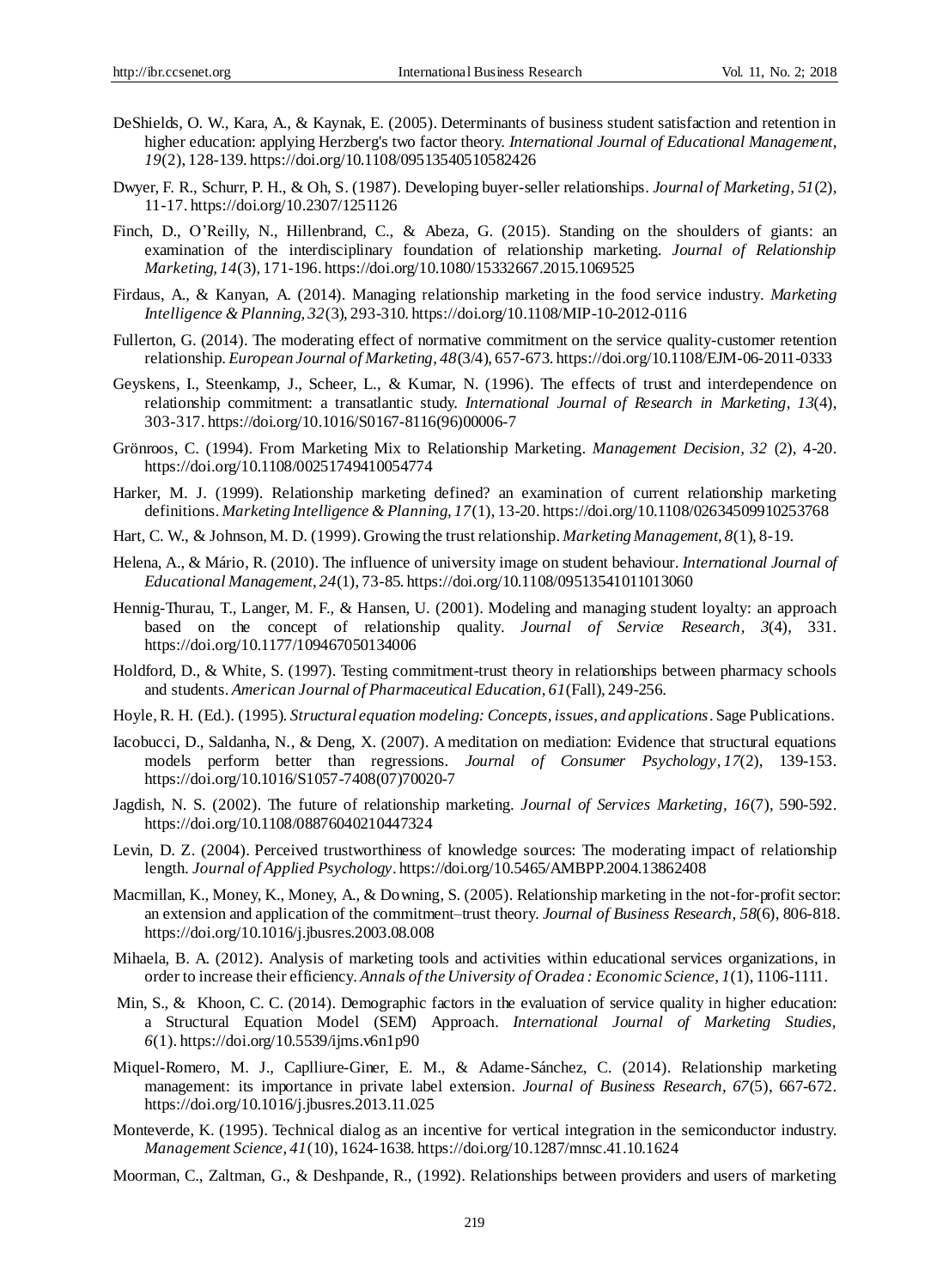research: the dynamics of trust within and between organizations. *Journal of Marketing Research, 29*(3), 314-329. https://doi.org/10.2307/3172742

- Morgan, R., & Hunt, S. (1994). The commitment-trust theory of relationship marketing. *Journal of Marketing, 58*, 20-38. https://doi.org/10.2307/1252308
- Mukherjee, A., & Nath, P. (2007). Role of electronic trust in online retailing: a re-examination of the Commitment-Trust theory. *European Journal of Marketing, 41*(9/10), 1173-1202. https://doi.org/10.1108/03090560710773390
- Muthén L. K., & Muthén B. O. (2011). *Mplus user's guide* (6<sup>th</sup> ed.). Los Angeles, CA: Author.
- Nguyen, N., & LeBlanc, G. (2001). Image and reputation of higher education institutions in students' retention decisions. *The International Journal of Educational Management, 15*(6), 303-311. https://doi.org/10.1108/EUM0000000005909
- Orr, J. E. (1990). Sharing knowledge, celebrating identity: Community memory in a service culture. *In Middleton D., and Edwards D (Ed.). Collective Remembering*, Sage, London, 169-189.
- Ou, W. M., Shih, C. M., & Chen, C. Y. (2014). Antecedents and consequences of relationship commitment: an empirical study in Taiwan. *International Journal of Commerce and Management, 24*(3), 228-242. https://doi.org/10.1108/IJCoMA-05-2012-0033
- Øyvind, H. (2008). Marketing for higher education: a relationship marketing approach. *Journal of Marketing for Higher Education, 18*(1), 50-78. https://doi.org/10.1080/08841240802100188
- Park, C. H., & Kim, Y. G. (2003). Identifying key factors affecting consumer purchase behavior in an online shopping context. *International Journal of Retail and Distribution Management, 31*(1), 16-29. https://doi.org/10.1108/09590550310457818
- Perin, M. G., Sampaio, C. H., Simões, C., & De Pólvora, R. P. (2012). Modeling antecedents of student loyalty in higher education. *Journal of Marketing for Higher Education, 22*(1), 101-116. https://doi.org/10.1080/08841241.2012.705797
- Quester, P., & Romaniuk, S. (1997). Service quality in the Australian advertising industry: a methodological study. *Journal of Services Marketing*, *11*(3), 180-192. https://doi.org/10.1108/08876049710168672
- Reichheld, F. F. (1996). *The Loyalty Effect*, Boston: Harvard Business School Press.
- Rodriguez, C. M., & Wilson, D. T. (2002). Relationship bonding and trust as a foundation for commitment in U.S. – Mexican Strategic Alliances: a structural equation modelling approach. *Journal of International Marketing, 10*(4), 53-76. https://doi.org/10.1509/jimk.10.4.53.19553
- Rojas-Méndez, J., Vasquez-Parraga, A., Kara, A., & Cerda-Urrutia, A. (2009). Determinants of student loyalty in higher education: a tested relationship approach in latin America. *Latin American Business Review, 10*(1), 21-39. https://doi.org/10.1080/10978520903022089
- Rotter, J. B. (1967). A new scale for the measurement of interpersonal trust. *Journal of Personality, 35*(4), 651-665. https://doi.org/10.1111/j.1467-6494.1967.tb01454.x
- Schlesinger, W., Cervera, A., & Pérez-Cabañero, C. (2016). Sticking with your university: the importance of satisfaction, trust, image, and shared values. *Studies in Higher Education, 04 February 2016*, 1-17.
- Sharma, N., & Patterson, P. G. (2000). Switching costs, alternative attractiveness and experience as moderators of relationship commitment in professional, consumer services. *International Journal of Service Industry Management, 11*(5), 470-490. https://doi.org/10.1108/09564230010360182
- Steiger,J. H., & Lind, J. C. (1980). *Statistically based tests for the number of common factors*. Paper presented at the Psychometric Society Annual Meeting, Iowa City, IA.
- Tanford, S., Raab, C., & Kim, Y. S. (2010). The influence of reward program membership and commitment on hotel loyalty. *Journal of Hospitality & Tourism Research*, 1-29.
- Tinto, V. (1975). Dropout from higher education: a theoretical synthesis of recent research. *Review of Educational Research*, *45*(1), 89-125. https://doi.org/10.3102/00346543045001089
- Tracey, S. D., & Timothy, K. O. (2010). Does experience matter? differences in relationship benefits, satisfaction, trust, commitment and loyalty for novice and experienced service users. *European Journal of Marketing, 44*(9/10), 1528-1552. https://doi.org/10.1108/03090561011062952